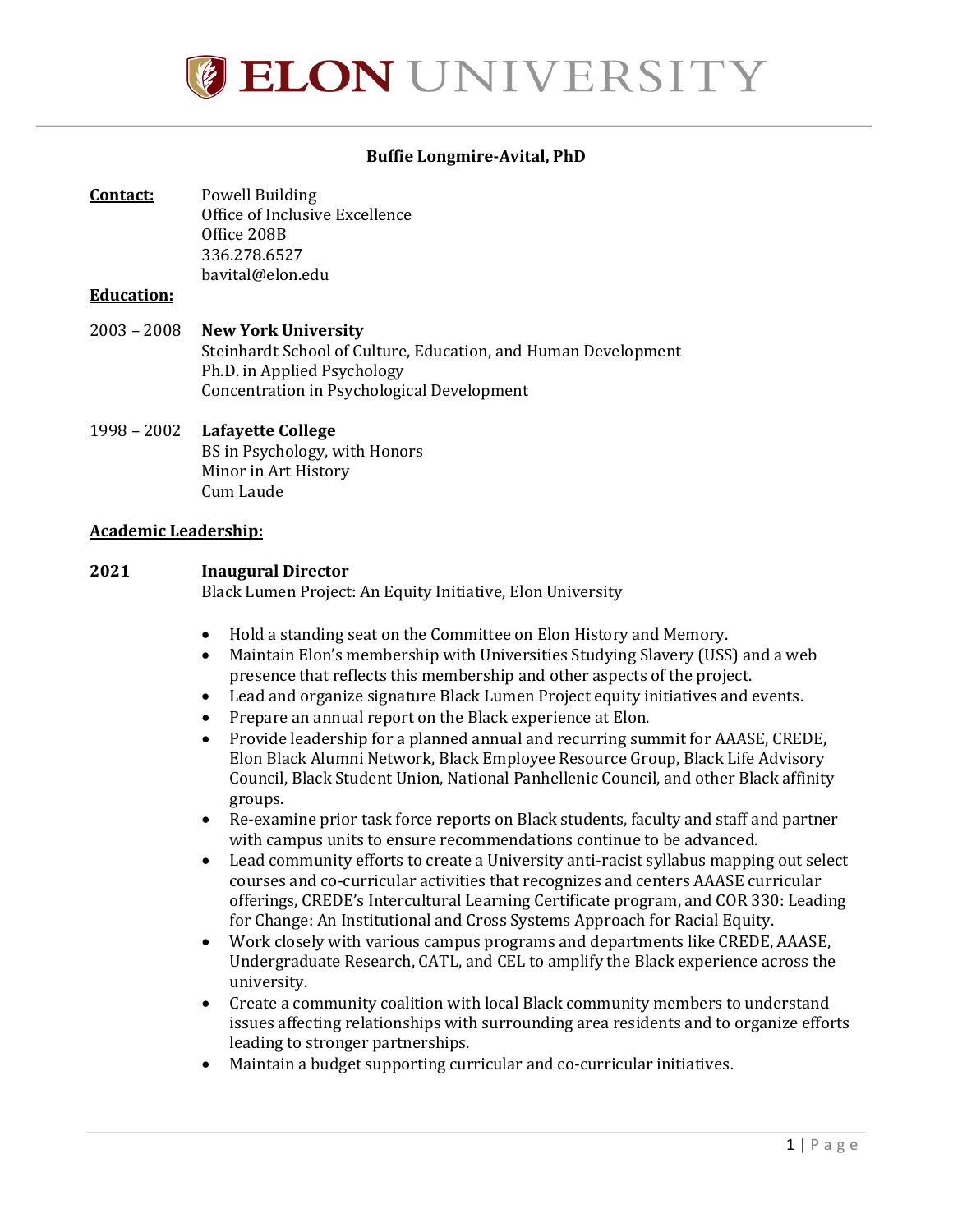# 2020- 2023 **Research Seminar Leader for (Re)Examining Meaning Learning Conditions.**

Center for Engaged Learning Seminar, Elon University

- Co-leading the multiple-year seminar with educators and scholars from across both the country and world on topics related to my expertise in equity and inclusion.
- Used expertise in diversity, inclusion, and racial equity (DIRE) to inform multiinstitutional study survey on meaningful academic relationships.
- Offered created workshop on DIRE to participants.

# 2020 - 2021 **Chair of Diversity, Inclusion, and Racial Equity (DIRE) Task Force**

Psychology Department, Elon University

- Developed year-long training plan for critical self-reflection on racial equity for departmental colleagues.
- Facilitated multiple sessions on diversity, inclusion, and racial equity (e.g., understanding race in psychology; racial identity development; Implicit bias and microaggressions; and positionality).
- Co-wrote departmental DEI (DIRE) statement.
- Guided the creation of working groups that would contribute key aspects of departmental 5-year plan.
- Provided support, feedback, and resources for working groups on DIRE as they created 5-year plan initiatives/goals.
- Lead focus group and interviews with BIPOC students for feedback on departmental climate and DIRE plans.
- Served as a resource for both departmental chair and other programs within school of Arts and Sciences.

## 2015 **-** 2021 **Coordinator of the African, African American Studies**

Interdisciplinary Minor, Elon University

- Oversee one of the oldest interdisciplinary minors at Elon  $($   $\sim$  35 students).
- Manage program budget.
- Mentor and support minor affiliated faculty (majority probationary faculty who identify as racial and ethnic minorities).
- Co-develop and provide oversight to all aspects of the minor's curriculum and longterm planning.
- Work closely with the Center for Race, Ethnicity, and Diversity education to develop and/or enact various campus-wide programmatic issues (e.g., African Diaspora Living Learning Community; Black History Month Planning; Universities Studying Slavery).
- Manage and/or collaborate with other programs, groups, centers, and offices on a broad offering of interdisciplinary academic programming for the entire Elon community (e.g., Layne Critical Race Consciousness Essay Contest and Master Class Luncheon; Donning of the Kente; African and African American Author-of-the-month lunch series; focus groups for probationary and post-probationary Black faculty on teaching experiences at a PWI).
- Collaborate with Provost office to develop university-wide curriculum addressing the need for anti-racism education.
- Co-authored the Black Lumen Project: An Equity Initiative report and recommendations on recognizing and supporting the Black experience at the university.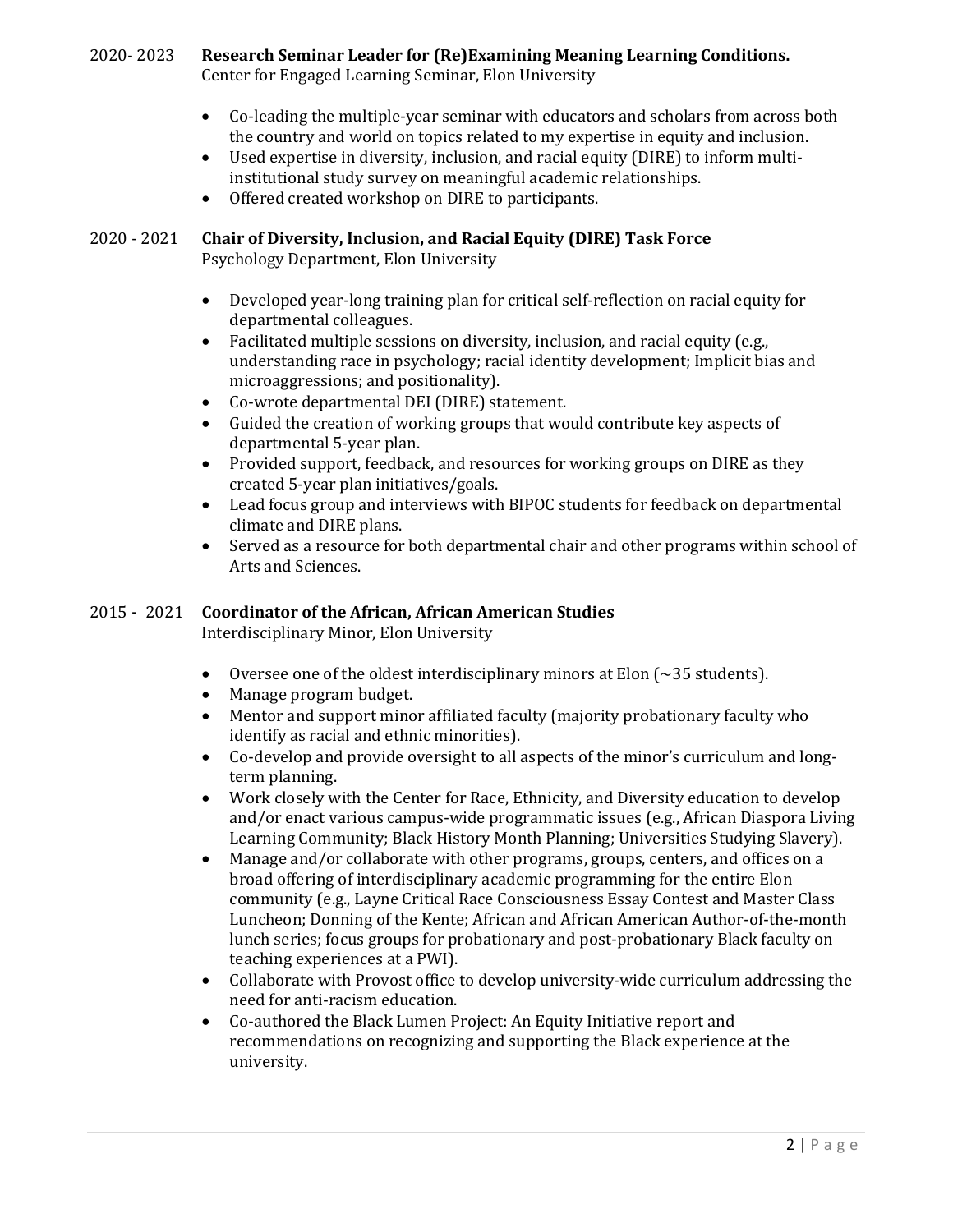## **Professional Appointments and Teaching Experience:**

## 2016 - **Associate Professor of Psychology**

Granted tenure February 2015

- Department of Psychology at Elon University
	- − *Health Psychology 356*
	- − *Psychology Senior Seminar 461*
	- − *Psychology in a Cultural Context 366*
	- − *Community Psychology – Service Learning 318*
	- − *Early Childhood Development Psychology 245*
	- − *Lifespan Development 240*
	- − *Lifespan Development – Service Learning 240*

## 2010 - 2016 **Assistant Professor of Psychology**

Department of Psychology at Elon University

- − *Introductory (General) Psychology 111*
- − *Health Psychology 356*
- − *Lifespan Development 240*
- − *Lifespan Development – Service Learning 240*
- − *Non-Experimental Research Methods 303*
- − *Community Psychology – Service Learning 318 (formally 375)*
- − *Early Childhood Development Psychology 245*
- − *Graduate Study in Psychology and Mental Health 383*
- − *Global 110*

## 2009 **Adjunct Assistant Professor**

Department of Psychology at Hunter College, City University of New York

− *Psychology 747 Social Experimental Psychology – Masters Level*

## 2007 - 2008 **Adjunct Instructor**

Department of Applied Psychology at New York University<br>- E63.0023 Early Adolescent Development for Ed

- − *E63.0023 Early Adolescent Development for Educators*
- − *E63.0024 Later Adolescent Development for Educators*

## 2006 - 2010 **Adjunct Instructor**

Department of Humanities and Social Sciences in the Professions at New York University

- − *E10.1085 Introduction to Statistics for Behavioral Sciences - Undergraduate*
- − *E10.2085 Introduction to Statistics for Behavioral Sciences – Graduate*

## **Professional Research Experience:**

## 2008 – 2010 **Postdoctoral Fellowship: Behavioral Science Training (BST) in Drug Abuse Research**

National Development and Research Institutes, Inc. (NDRI) in association with Public Health Solutions

- During this fellowship, Drs. Gregory Falkin, Bruce Johnson, and George DeLeon have provided close mentorship as I collaborated with other BST fellows in writing for academic publication, grant writing, and involvement in specialized trainings, seminars, and workshops.
- My training was focused on the arenas of depression, drug/alcohol (ab)use and sexual risk behaviors in racial minority adolescent and emerging adult populations.
- I collaborated with Dr. Cleopatra Caldwell at the University of Michigan on secondary data analysis of the National Survey of American Life. I focused on the relationship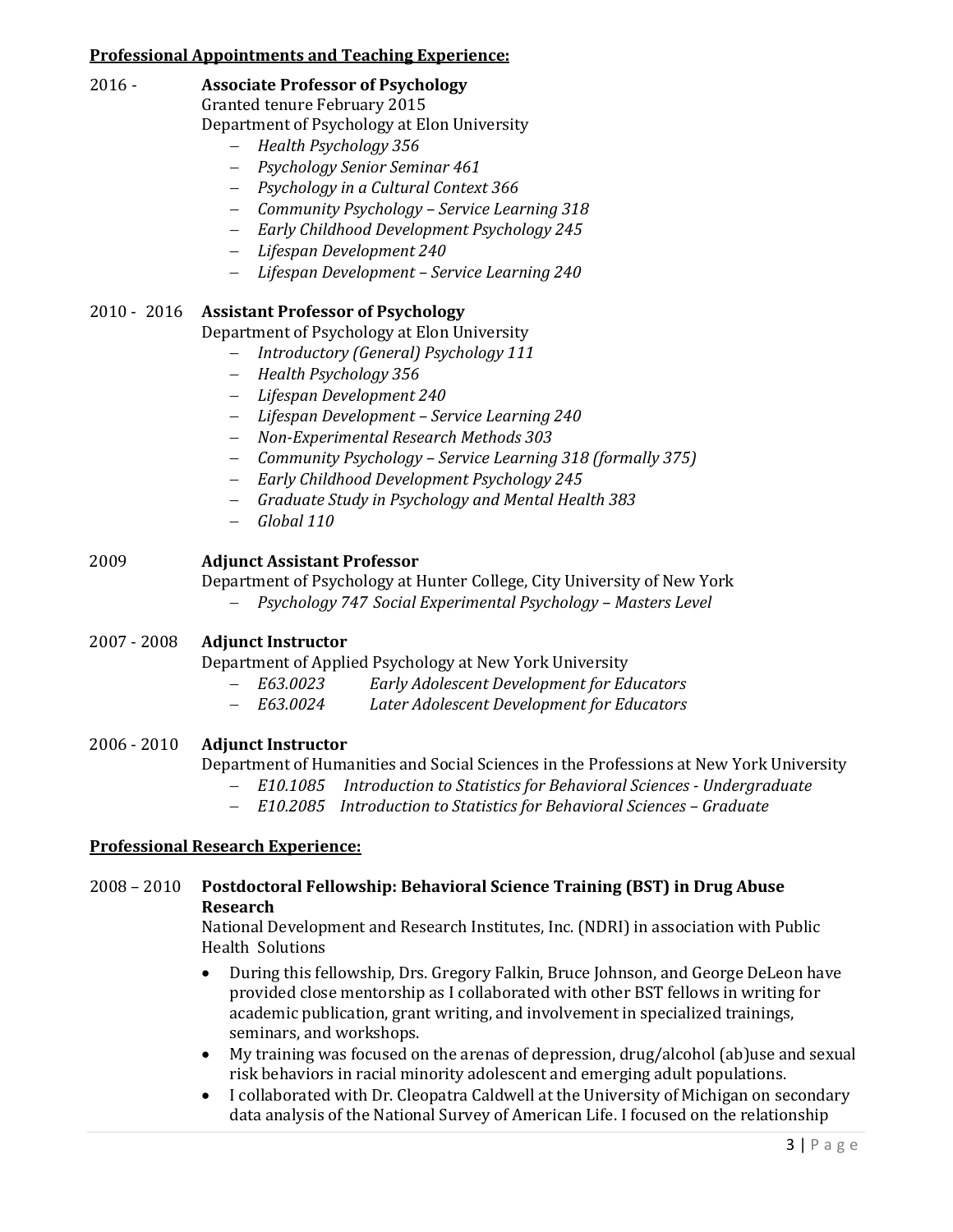among alcohol abuse and major depressive episodes for Black American emerging adults.

## 2008 – 2010 **Postdoctoral Fellow**

Hunter College's Center for HIV/AIDS Educational Studies and Training (CHEST)

- I conducted secondary data analysis on data from a longitudinal intervention study that was aimed at improving HAA RT adherence and reducing drinking for HIV positive adults with known alcohol problems. My primary focus was to examine the mediating roles of elements of the transtheoretical model for behavior change and the moderating role of depression on the reduction of drinking and improvements in viral load. Special attention was paid to the experience of minority participants.
- I served as the project coordinator for a Center for Disease Control grant Project Brotha (PI: Jose Nanin). The aim of the grant was to document the testing habits of Black men-who-have-sex-with-men (BMSM) and HIV risk.
- I co-wrote the data analysis plan for an R01 grant focused on substance abusing older adults who are HIV positive and struggling with adherence.
- I also provided professional development to undergraduate and graduate research assistants. I was mentored by Drs. Sarit Golub and Jeffrey Parsons.

#### 2006 – 2008 **Data Analyst and Program Evaluator**

Adolescent Health Center and Information Technology at The Door, A Center for Alternatives

- Served on the executive committee for GED and career services program as a research and data collection consultant.
- Created program reports and graphical charts in Crystal Reports and SPSS. Assisted with data auditing.
- Coordinated data entry and data evaluation for Center for Disease Control grant tracking the HIV/AIDS counseling, testing, and referral done in the health center.
- Helped design and analyze pre-post evaluations of various programs including the CDC DEBI SISTAs.

#### 2004 – 2006 **Research Assistant and Project Field Coordinator**

New York University's Center for Child and Family Policy

- Researched and help develop an economic literacy measure for an urban ethnically diverse adolescent population by conducting focus groups.
- Conducted developmental assessments of problem-solving ability for early adolescents in a middle school.
- Help lead and conduct data collection and analysis for a research project that explored the development of civic engagement and economic literacy among adolescents enrolled in a New York City high school.
- Prepared progress reports for student and school administrative audiences.

## 2004 – 2005 **Research and Policy Intern**

Children's Defense Fund – NY

- Researched census data and reported on current issues and policies impacting lowincome working families in New York.
- Conducted advocacy training for employers and employees on tax credits and other relevant policies.
- Co-authored and was lead data analyst for the, "Keeping What They've Earned," tax credit report for working families.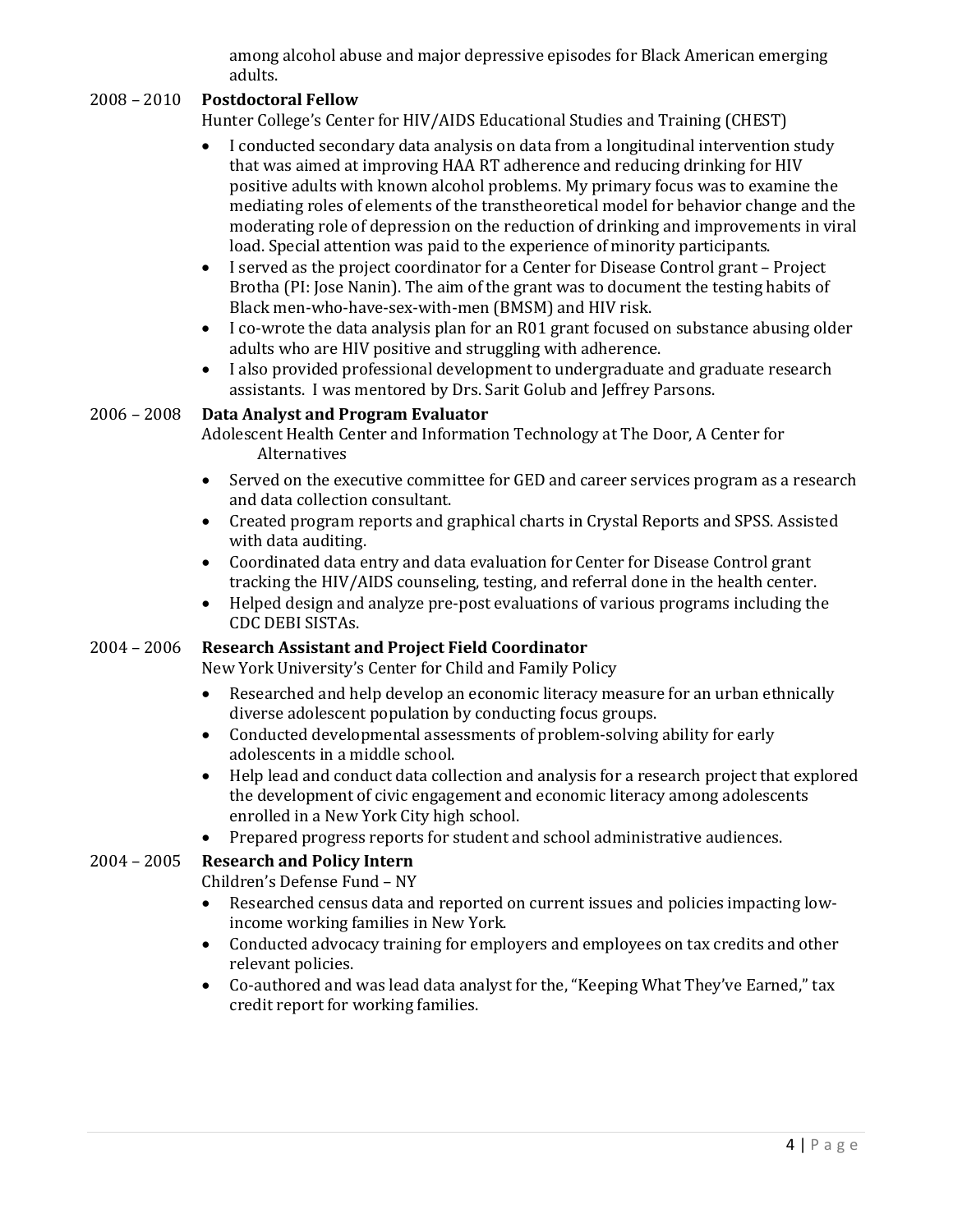## **Fellowships, Awards, Recognition, and Research Support:**

## **Fellowships, Awards, and Recognition:**

| 2020                           | <b>Excellence in Leadership and Service</b><br>College of Arts & Sciences, Elon University                                                                          |
|--------------------------------|---------------------------------------------------------------------------------------------------------------------------------------------------------------------|
| 2019                           | <b>Competitive Post-Probationary Course Reassign time</b><br>FR&D, Elon University                                                                                  |
| 2018                           | <b>Excellence in Mentorship Award</b>                                                                                                                               |
| 2018-2020                      | College of Arts & Sciences, Elon University<br><b>Center for Engaged Learning Scholar</b>                                                                           |
| 2016                           | <b>Elon University</b><br><b>Semester Sabbatical</b>                                                                                                                |
| 2015                           | <b>Elon University</b><br><b>Faculty Research Highlighted in the President's Report</b>                                                                             |
| 2011-2012                      | Elon University<br><b>Academic Service-Learning Scholar</b>                                                                                                         |
| 2010-2012                      | <b>Elon University</b><br>Loan Repayment Program (LRP) for Health Disparities Research                                                                              |
|                                | National Institutes of Health (NIH) - National Center on Minority Health and Health<br>Disparities (NCMHD)                                                          |
| 2008-2010                      | National Research Service Award, T32-DA0 7233-25<br>Postdoctoral Fellowship<br>Public Health Solutions at National Development and Research Institutes, Inc. (NDRI) |
|                                | National Institute on Drug Abuse (NIDA).                                                                                                                            |
| 2007                           | <b>Leaska Dissertation Research Award</b><br>New York University, Steinhardt School of Culture, Education, and Human Development                                    |
| 2006                           | Ford Foundation Dissertation Diversity Fellowship, Honorable Mention & Alternate<br>The Ford Foundation                                                             |
| 2004                           | <b>Monroe Stein Memorial Scholarship</b><br>New York University, Steinhardt School of Culture, Education, and Human Development                                     |
| 2003                           | Pre-Doctoral Fellowship, Honorable Mention<br>National Science Foundation (NSF)                                                                                     |
| 2002                           | <b>George Wharton Pepper Prize, Nominee</b><br>Lafayette College                                                                                                    |
|                                | Leroy D. Nunery 77' Intellectual Citizenship Award<br>Lafayette College                                                                                             |
| 2001                           | Psi Chi, National Honor Society for Psychology<br>American Psychological Association (APA)                                                                          |
| 2000                           | Lafayette College<br><b>United Parcel Service Scholar</b><br><b>United Parcel Service</b>                                                                           |
|                                | <b>EXCEL Scholar</b><br>Lafayette College                                                                                                                           |
| <b>Mentored Student Awards</b> |                                                                                                                                                                     |
| 2022                           | <b>Provost Scholar for Undergraduate Research</b><br>Eukela Little<br>Elon University                                                                               |
| 2019                           | <b>Provost Scholar for Undergraduate Research</b>                                                                                                                   |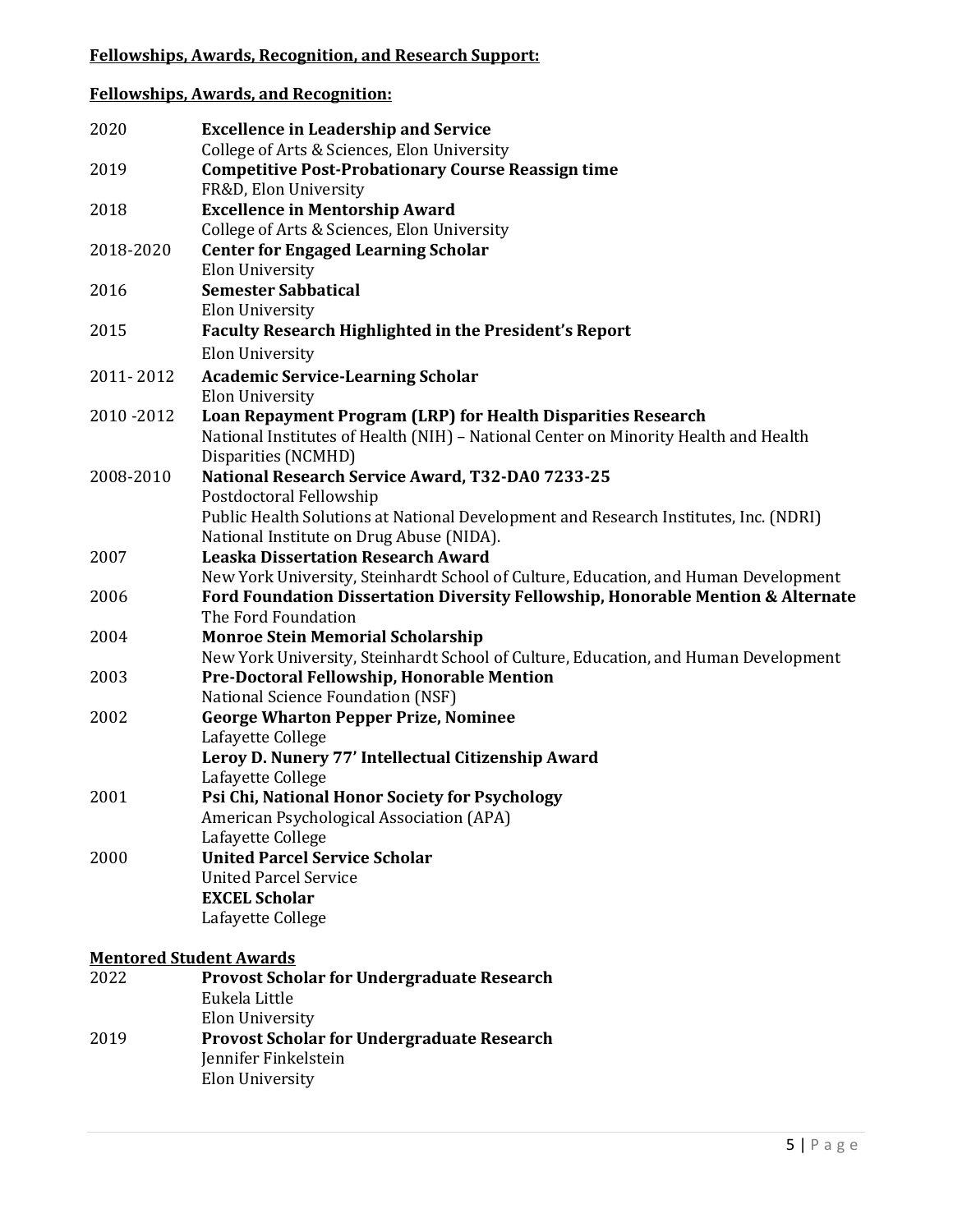#### **Funded Research Support:**

#### *\* indicates external funding*

## 2021 **[RESPECT] Racial Equity for Students in Psychology: Emending our Curriculum and Teaching**

#### Principle Investigator: Anne-Marie Iselin, **Buffie Longmire-Avital**

Center for the Advancement of Teaching and Learning – Elon University Role: Gathering student voices across multiple levels and domains, using mixed methods [e.g., surveys, interviews, and focus groups]. Ensure our proposed work is guided by equity and anti-racist frameworks, while working collaboratively with students. Goal: To capture student voices in time with DIRE working group activities to identify potential flaws and oversights and potentially uncover new student-focused avenues in our work. We need student voices to hold us accountable to them through their evaluation of us and our responsiveness to their feedback.

#### 2020 **SOH Time: Virtual Support for Black Women Living Positively During COVID\***

Principal Investigator: **Buffie Longmire-Avital,** LeShonda Wallace, Siobahn Day Grady Spark Grant – Compass Initiative and Southern AIDS Coalition Role: Lead the creation of data-driven content for a developing web-platform offering

virtual support for Black HIV-positive women in the Deep South. Goal: The purpose of this community-based project is the creation of an online companion/alternative to the S.E.E.D.S of Healing Inc. programing and support for Black women living with HIV in the Deep South. Specifically, this grant will fund the creation of a virtual support space with the goal of increasing and sustaining HIV medication and selfcare adherence during social isolation because of COVID-19. Award: \$20,000

## **Stress, Strength, and Viral Loads: Exploring How High Impact Coping Influences the Health of HIV+ Black Women**

#### Principal Investigator: **Buffie Longmire-Avital**

Summer Research Stipend (FR&D) – Elon University

Role: To develop in collaboration with a community partner a survey for 100 – 200 Black women with HIV. Data analysis and dissemination.

Goal: The purpose of this research is to explore the links between chronic minority status stress, discrimination, high impact coping (i.e., endorsing a strong Black woman persona), spirituality, with both psychosocial outcomes (i.e., emotional eating) and HIV progression (symptoms, viral load and CD4 count).

2016 **"I Am My Mother's Daughter (?)": What is Maternal Coping Socialization of Minority Status Stress for Black Female Emerging Adults and their Mothers?** Principal Investigator: **Buffie Longmire-Avital**

Summer Research Stipend (FR&D) – Elon University

Role: To recruit and analyze data from self-identified minority mothers of emerging adult daughters on coping with MSS.

Goal: The purpose of this current online qualitative survey study 30 - 60 self-identified minority mothers and emerging adult women is twofold: (1) to uncover what (if any) types of messages, conversations and strategies mothers give their emerging adult daughters on how to cope with MSS; and (2) to explore what factors influence the coping socialization given.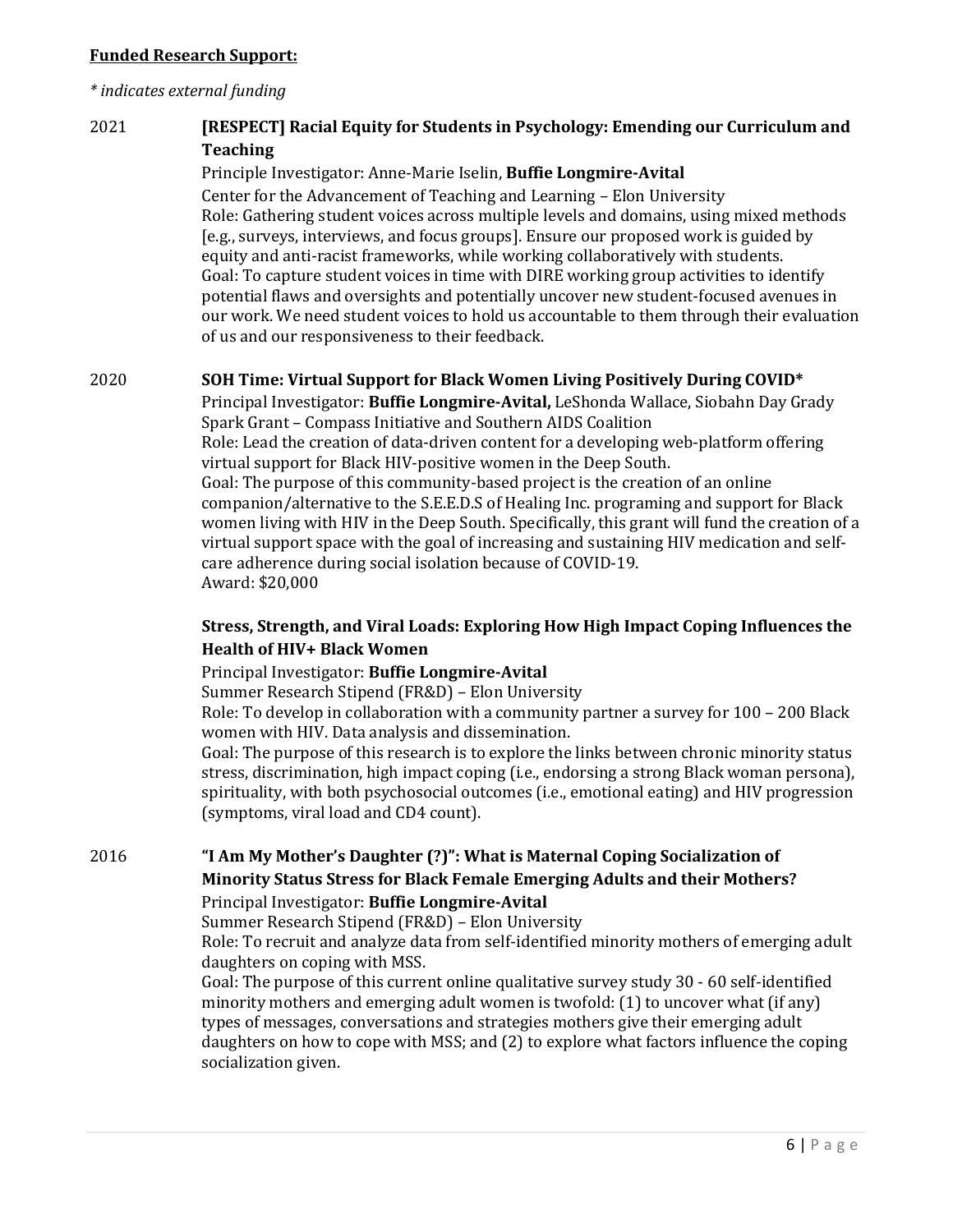## 2013 **Identifying the Patterns used for Requesting Sexual Health Histories from Male Partners by Black Women**

#### Principal Investigator: **Buffie Longmire-Avital**

Summer Research Stipend (FR&D) – Elon University

Role: To recruit, conduct interviews, and analyze generated date from 15 – 20 women. Goal: To qualitatively examine the strategies for requesting partner disclosure of sexual health history and sexual behavior, and the timing of this request for non-married Black women that have been sexually active with a new male partner in the past twelve months.

## 2012-2013 **Using Community Participatory Research to Develop a Stress Management Intervention for Adolescents.**

#### Principal Investigator: **Buffie Longmire-Avital**

Fund for Excellence in the Arts and Sciences – Elon University Role: To develop a peer-led intervention on chronic stress management using CBPR with adolescents in the Elon Academy program.

Goal: To create a series of developmentally and culturally- relevant scenarios that allow adolescent participants to examine the pros and cons of multiple stress reduction techniques. To create a dialogue on chronic stressors that result from sociodemographic factors – such as race, gender, immigrant status, and SES.

## 2011-2012 **Developmental Psychology Diversity Infusion Project**

Principal Investigators: **Buffie Longmire-Avital**, Maureen Vandermaas-Peeler, Linda Wilmshurst

Center for the Advancement of Teaching and Learning – Elon University Role: To develop curriculum modules that link current research on the developmental experience of minority populations to traditional developmental psychology theories and topics coved in a lifespan-human development college course. Work as lead statistical methodologist for analyzing data generated from project evaluation

Goal: Create a series of modules that highlight the developmental experience of nonminorities and how this experience either conforms or does not to traditional "normative" expectations.

## **Introduction to Psychology Diversity Infusion Project**

Principal Investigators: Gabie Smith, L. Kim Epting, Amy Overman, Meredith Allison, **Buffie Longmire-Avital,** Linda Wilmshurst

Center for the Advancement of Teaching and Learning – Elon University Role: To develop curriculum modules that link current discourses on culture to traditional psychology theories and topics coved in an introductory psychology college course. Goal: Create a series of modules that highlight the psychological experience of nonminorities and how this experience either conforms or does not to traditional "normative" expectations.

## 2010-2011 **Intersecting Socio-Cultural Identities and Risky Sexual Partner Selection for Black Women**

## Principal Investigator: **Buffie Longmire-Avital**

Hultquist Research Award – Elon University

Role: Conceptual research design and analysis as well as data collection and data dissemination

Goal: To examine the relationships among socio-cultural identities, depression and partner HIV-risk for heterosexually active non-married Black American (BA) women.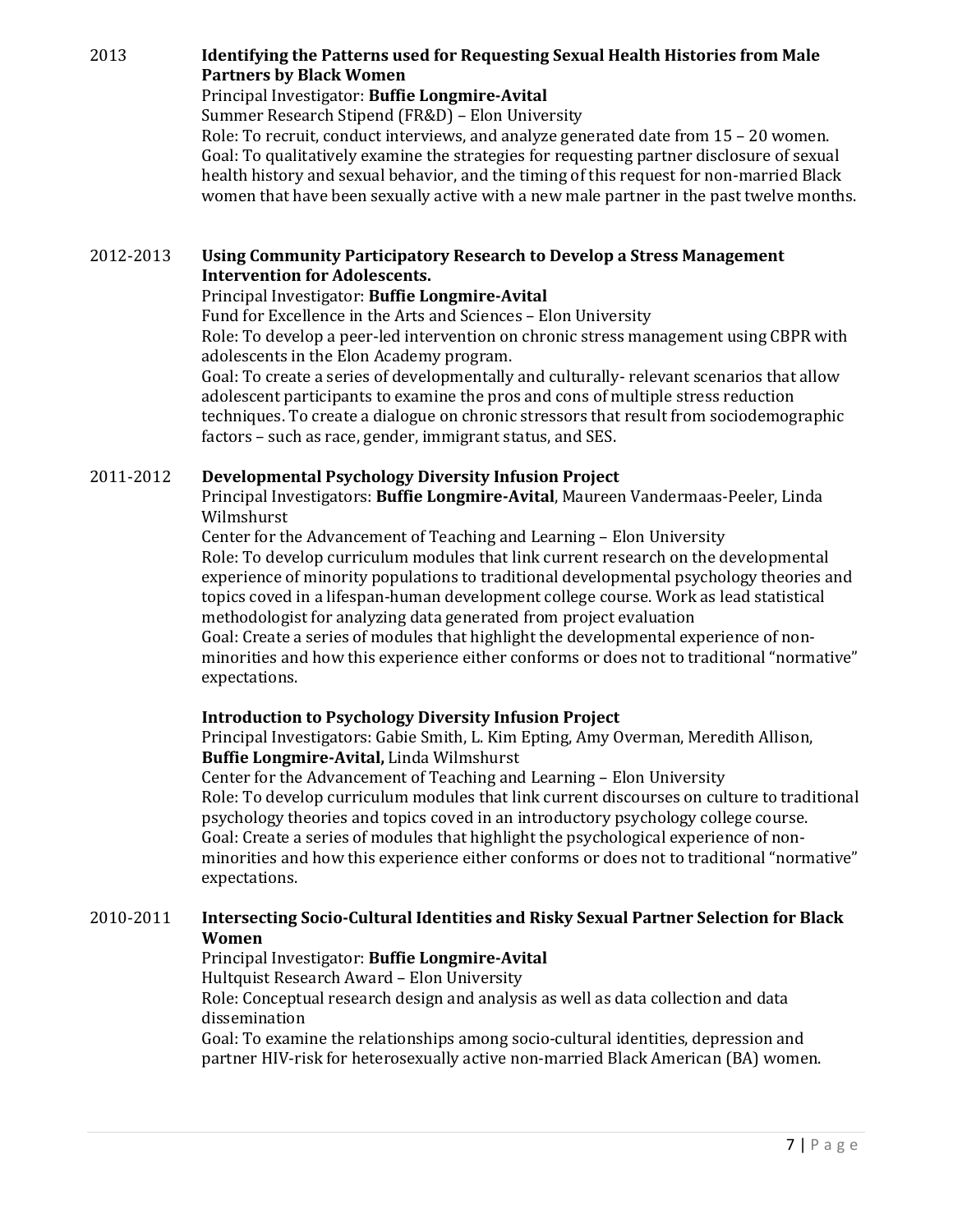## **Mentored Undergraduate Research Funding:**

2020 **Elon University Lumen Prize.** Eukela Little. Strong, Black, and Selfish: Re-framing the Strong Black Woman Persona to include Self-Care through a Mobile Health Intervention. Award: \$20,000.

## **University, Professional and Community Leadership and Service:**

## **Psychology Department Service:**

- 2019 **Chair**, Search Committee for Assistant Developmental Science Professor
- 2016 2021 Psychology Department Diversity Committee Five Year Plan
- 2013 2015 **Chair**, Search Committee for Assistant Clinical Professor
- 2013 2017 Psychology Major Curriculum Assessment Committee
- 2012 2014 Psychology Department Campus Visibility Committee
- 2011 2012 Psychology Department Internship Committee
- 2010 2012 Psychology Department Curriculum Assessment Committee

## **Elon University Service:**

| 2021                         | <b>Promotion and Tenure Task Force</b>                                                |  |
|------------------------------|---------------------------------------------------------------------------------------|--|
| 2020                         | Diversity, Equity, and Inclusion Curriculum - Provost Working Group                   |  |
|                              | Search Committee, Assistant Director for the Center for Race, Ethnicity and Diversity |  |
|                              | <b>Education (CREDE)</b>                                                              |  |
|                              | Search Committee, Program Coordinator for Bringing Theory to Practice                 |  |
| $2019 - 2020$                | <b>Nursing Major Task Force</b>                                                       |  |
| 2019                         | Search Committee, Faculty Fellow for Race, Ethnicity and Diversity Education          |  |
| 2019 - 2020                  | Elon Affiliate of Universities Studying Slavery Committee                             |  |
| $2018 - 2020$                | University Strategic Planning for 2030 Committee                                      |  |
| $2018 -$                     | Non-Profit Advising Track, Advisory Committee                                         |  |
| 2018 - 2019                  | High Quality Teaching - Provost Working Group                                         |  |
| $2016 - 2021$                | First Year Experience, Advisory Committee                                             |  |
| 2015 - 2017                  | Black Student, Faculty, & Staff Task Force Implementation Committee                   |  |
| $2017 -$                     | Donning of the Kente Organizing Committee                                             |  |
| $2014 - 2020$                | Public Health Studies Advisory Board                                                  |  |
| $2014 - 2017$                | Member, Consortium of Diversity, and Inclusion Community Experts                      |  |
| $2014 - 2015$                | <b>Faculty Coordinator</b> for Poverty Simulations                                    |  |
| $2014 - 2016$                | Elon Center for the Study of Religion, Culture, and Society                           |  |
| $2013 - 2015$                | Elon College, College of Arts & Sciences Dean Search Committee                        |  |
| $2013 - 2017$                | <b>Health Professions Advisory Committee</b>                                          |  |
| $2013 - 2016$                | Elon College, Social Science Curriculum Committee                                     |  |
| $2012 - 2016$                | Poverty and Social Justice Program Proposal Committee and Program Advisory Board      |  |
| $2011 - 2013$                | Elon Academy, Inquiry Project Leader                                                  |  |
| <b>Professional Service:</b> |                                                                                       |  |
| $2021 -$                     | <b>Board Member, Bringing Theory to Practice</b>                                      |  |

**2020 -** Member, Well-Being + Equity Collaborative, Bringing Theory to Practice **2020 - Editorial Board Member,** *Journal of Prevention and Health Promotion*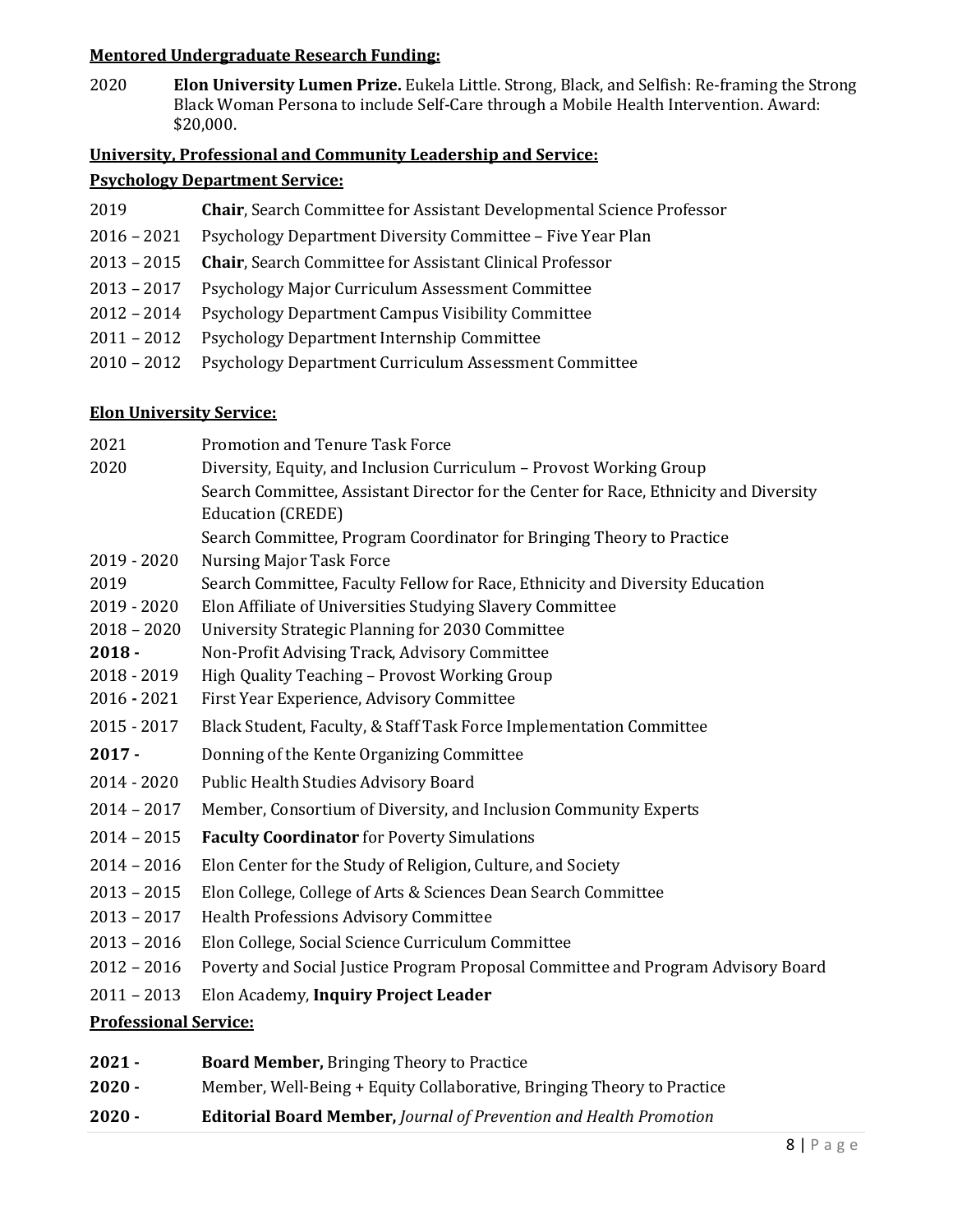**2020 - Editorial Board Member,** *Sexuality Research and Social Policy*

### **2020 - Editorial Board Member,** *Journal of Health Psychology*

2014 – 2015 **Special Guest Editor** for *Perspectives on Undergraduate Research and Mentorship*: The Inclusion of Students from Historically Underrepresented groups in Undergraduate Research

### **Ad Hoc Manuscript Reviewer:**

| 2021        | <b>Family Relations</b>                                                          |
|-------------|----------------------------------------------------------------------------------|
| 2019        | Pediatrics                                                                       |
| $2019 -$    | Sex Roles                                                                        |
| $2019 -$    | Complementary Therapies in Medicine                                              |
| $2018 -$    | Developmental Psychology                                                         |
| $2017 -$    | Journal of Sex Research                                                          |
| 2014        | International Journal of Environmental Research and Public Health: Women and HIV |
| 2013        | Sexuality Research and Social Policy                                             |
|             | Drug and Alcohol Dependency                                                      |
| 2012 - 2018 | Journal of Homosexuality                                                         |
| $2011 -$    | Journal of Health Psychology                                                     |
|             |                                                                                  |

#### **Community Service:**

**2021** - Board Member, Interactive Resource Center, Greensboro, NC Board of Trustee Member, Beth David Synagogue, Greensboro, NC 2020 - 2021 Member, Jewish Community Relations Committee, Greensboro Jewish Federation

#### **Peer-Reviewed Publications:**

#### [Elon undergraduate researcher will be in red]

- 1. **Longmire-Avital, B.** & Finkelstein, J. (Under Review). Raising Super women… and Emotional Eaters (?): Exploring the relationship between socialized coping responses to discrimination and eating pathology behaviors for collegiate Black women.
- 2. **Longmire-Avital, B.,** Ellington, S., & Roberts, A. (Revise and Resubmit). "Backbones of our family": How Black American mothers cope with discrimination stress while socializing their daughters.
- 3. **Longmire-Avital, B.** & Finkelstein, J. (2021). "She does not want me to be like her": Exploring maternal communication around eating pathology risk for collegiate Black women. *Women & Therapy*. DOI: [10.1080/02703149.2021.1927400](https://doi.org/10.1080/02703149.2021.1927400)
- 4. **Longmire-Avital, B.** (2019). "I asked for the papers": How emerging adult Black women request sexual health information. *Journal of Black Sexuality and Relationships*, 6(1), 29 -40.
- 5. Walker, J. & **Longmire-Avital, B.** (2018). Between resiliency and depression: The roles of identity, sexual identity, and social support on well-being for Black LGB young adults. *Journal of Black Sexuality and Relationships*, 4(4), 1 -15.
- 6. **Longmire-Avital, B.** & McQueen, C. (2018). Exploring how race-related stress is related to the eating behaviors of emerging adult Black American women. *Women & Health*, DOI:10.1080/03630242.2018.1478361
- 7. **Longmire-Avital, B.,** Madzima, T., & Bierut, E. (2018). Race and Exercise: Investigating the High Calorie Burning Activities of Collegiate Females. *Women in Sport and Physical Activity Journal,* 26(2), 69 – 75.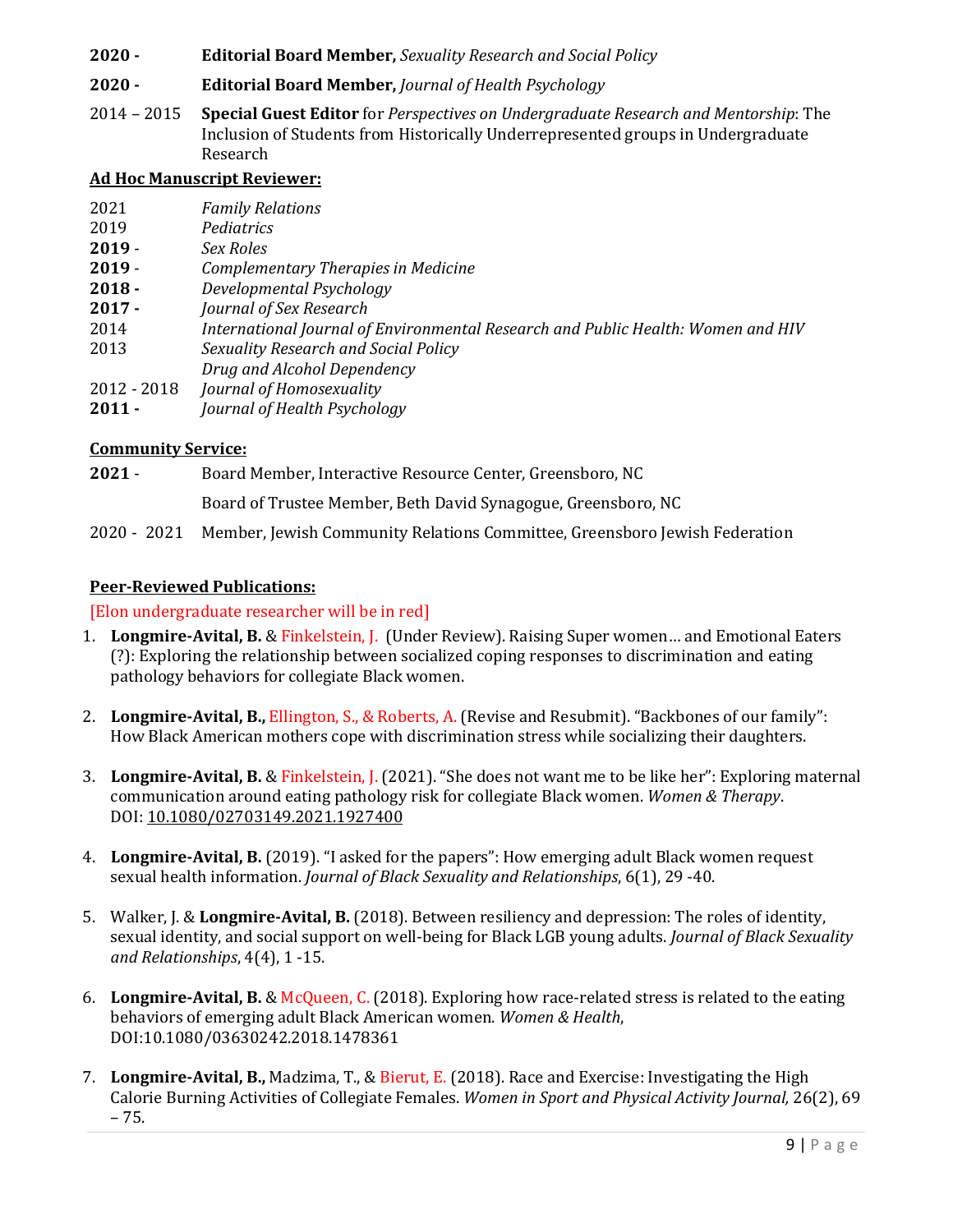- 8. **Longmire-Avital, B.** & Robinson, R. (2018). Young, depressed, and Black: A comparative exploration of depressive symptomatology among Black and White emerging adult women. *Journal of College Student Psychotherapy,* 32(1), 53 – 72.
- 9. **Longmire-Avital, B.,** & Reavis, B. M. (2017). "Deep Like the Sea and Strong Like the Earth" Exploring the Ideal Partner Characteristics of Young Adult Heterosexual Black Women. *Journal of Black Psychology*, *43*(1), 77-103.
- 10. **Longmire-Avital, B.** & Oberle, V. (2016). "Condoms are the standard, right?": Exploratory study of the reasons for using condoms by Black American emerging adult women. *Women & Health*, 56 (2) 226 – 241.
- 11. **Longmire-Avital, B.** & Miller-Dyce, C. (2015). Factors related to perceived status in the campus community for first generation students at an HBCU. *College Student Journal,* 49 (3)375-386.
- 12. Walker, J. & **Longmire-Avital, B.,** Golub, S.A. (2015). Racial and sexual identities as potential buffers to risky sexual behavior for Black gay and bisexual emerging adult men. *Health Psychology*, 34 (8), 841- 846.
- 13. Darby, A., **Longmire-Avital, B.**, & Chenault, J. (2013). Student motivation in academic service-learning. *College Student Journal*, 47 (1), 185 – 192.
- 14. Walker, J. & **Longmire-Avital, B.** (2013). The Impact of religious faith and internalized homonegativity on resiliency for Black lesbian, gay, and bisexual emerging adults. *Developmental Psychology*, 49 (9), 1723 – 1731. DOI 10.1037/a0031059.
- 15. **Longmire-Avital, B.,** Golub, S., Parsons, J.T., Brennan, M., & Karpiak, S. E. (2012). Financial strain and life satisfaction among aging Black adults with HIV. *Journal of HIV/AIDS and Social Services,* 11(4), 363 – 374.
- 16. **Longmire-Avital. B** & Holder, C., Golub, S., & Parsons, J.T. (2012). Risk factors for drinking among HIVpositive African American adults: Depression, gender, and motivation. *American Journal of Drug and Alcohol Abuse*, 38 (3), 260 – 266. PMID: 22324798.
- 17. Golub, S., Walker, J., **Longmire-Avital, B.** Bimbi, D. & Parsons, J. (2010). The role of religiosity, social support & stress-related growth in protecting against HIV risk among transgender women. *Journal of Health Psychology, 15,* 10.1177/135910531.0364169.
- 18. **Longmire-Avital, B.,** Golub, S. & Parsons, J.T. (2010). Self-reevaluation as a critical component in sustained viral load improvement for HIV+ adults with alcohol problems. *Annals of Behavioral Medicine, 40,* 176 – 183. PMC2939147.

## **Peer Reviewed Book Chapters:**

- 1. Miller-Dyce, C., **Longmire-Avital, B.,** (2017). Learning from teachers: Critically conscious educational leadership for engaging diverse families in title I schools. In A. Esmail, A. Pitre, and A. Aragon (Eds). *Perspectives on Diversity, Equity, and Social Justice in Educational Leadership.* Lanham, MD: Rowman & Littlefield.
- 2. **Longmire-Avital, B.** (2009). Identity Crises. In Nancy A. Piotrowski (ed.) *Salem Health: Psychology and Mental Health*. Pasadena, CA: Salem Press.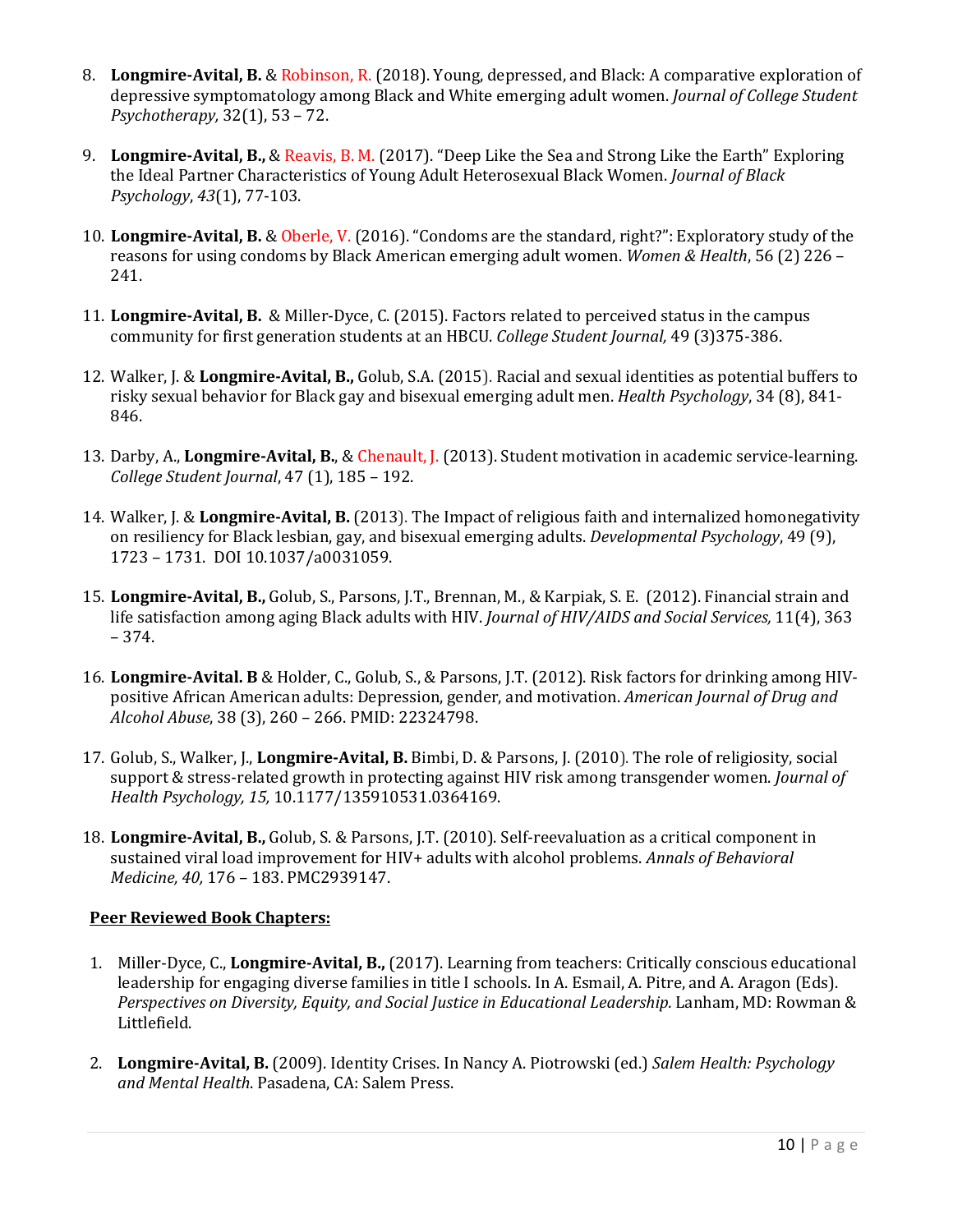3. St. Cyr, D. S.; updated by **Longmire-Avital, B.** (2009). Adolescence: Cross-cultural patterns. In Nancy A. Piotrowski (ed.) *Salem Health: Psychology and Mental Health*. Pasadena, CA: Salem Press.

## **Invited Publications:**

- 1. **Longmire-Avital, B.** & Felton, P. (2021). Forward. In T.M. Addy, D. Dube, K.A. Mitchell, & M. SoRelle. What Inclusive Instructors Do: Principles and Practices for Excellence in College Teaching. Stylus Publishing.
- 2. Cooper, R., **Longmire, B.,** & Chin, K. (2006). Keeping what they've earned: Working New Yorkers and tax credits. *Children's Defense Fund.*

#### **Edited Blog Publications:**

- 1. Longmire-Avital, Buffie. (2020, July 2). Critical Mentoring in HIPs: A Reparative Framework [Blog Post]. Retrieved from [https://www.centerforengagedlearning.org/Critical-Mentoring-in-HIPs-A-](https://www.centerforengagedlearning.org/Critical-Mentoring-in-HIPs-A-Reparative-Framework)[Reparative-Framework](https://www.centerforengagedlearning.org/Critical-Mentoring-in-HIPs-A-Reparative-Framework)
- 2. Longmire-Avital, Buffie (April 2, 2020). Critical Mentoring is Custom Fitted to the Student. [Blog Post]. Retrieved from [https://www.centerforengagedlearning.org/critical-mentoring-is-custom-fitted-to](https://www.centerforengagedlearning.org/critical-mentoring-is-custom-fitted-to-the-student/)[the-student/](https://www.centerforengagedlearning.org/critical-mentoring-is-custom-fitted-to-the-student/)
- 3. Longmire-Avital, Buffie (December 17, 2019). Establishing Equity in Study Abroad Experiences: Three Recommendations. [Blog Post]. Retrieved from <https://www.centerforengagedlearning.org/establishing-equity-in-study-abroad-experiences/>
- 4. Longmire-Avital, Buffie (November 5, 2019). The Intersectional Context of Black Women Studying Abroad. [Blog Post]. Retrieved from [https://www.centerforengagedlearning.org/intersectional](https://www.centerforengagedlearning.org/intersectional-context-of-black-women-studying-abroad/)[context-of-black-women-studying-abroad/](https://www.centerforengagedlearning.org/intersectional-context-of-black-women-studying-abroad/)
- 5. Longmire-Avital, Buffie (September 3, 2019). "Where are you from?" Studying Abroad while at the Intersections between and American and Racial Minority Status. [Blog Post]. Retrieved from <https://www.centerforengagedlearning.org/where-are-you-from/>
- 6. Longmire-Avital, Buffie. (August 6, 2019). Study Abroad: A Critical Diversity, Inclusion, and Equity Issue [Blog Post]. Retrieved from [https://www.centerforengagedlearning.org/study-abroad-a](https://www.centerforengagedlearning.org/study-abroad-a-critical-diversity-inclusion-and-equity-issue/)[critical-diversity-inclusion-and-equity-issue/](https://www.centerforengagedlearning.org/study-abroad-a-critical-diversity-inclusion-and-equity-issue/)
- 7. Longmire-Avital, Buffie. (July 16, 2019). Tackling Inequitable Opportunity Structures in HIPs [Blog Post]. Retrieved from [https://www.centerforengagedlearning.org/tackling-inequitable-opportunity](https://www.centerforengagedlearning.org/tackling-inequitable-opportunity-structures-in-hips/)[structures-in-hips/](https://www.centerforengagedlearning.org/tackling-inequitable-opportunity-structures-in-hips/)
- 8. Longmire-Avital, Buffie. (May 8, 2019). A High Impact Federal Work-Study Appointment [Blog Post]. Retrieved from [https://www.centerforengagedlearning.org/a-high-impact-federal-work-study](https://www.centerforengagedlearning.org/a-high-impact-federal-work-study-appointment/)[appointment/](https://www.centerforengagedlearning.org/a-high-impact-federal-work-study-appointment/)
- 9. Longmire-Avital, Buffie. (March 7, 2019). What's Their Capital? Applying a Community Cultural Wealth Model to UR [Blog Post]. Retrieved from [https://www.centerforengagedlearning.org/whats](https://www.centerforengagedlearning.org/whats-their-capital-applying-a-community-cultural-wealth-model-to-ur/)[their-capital-applying-a-community-cultural-wealth-model-to-ur/](https://www.centerforengagedlearning.org/whats-their-capital-applying-a-community-cultural-wealth-model-to-ur/)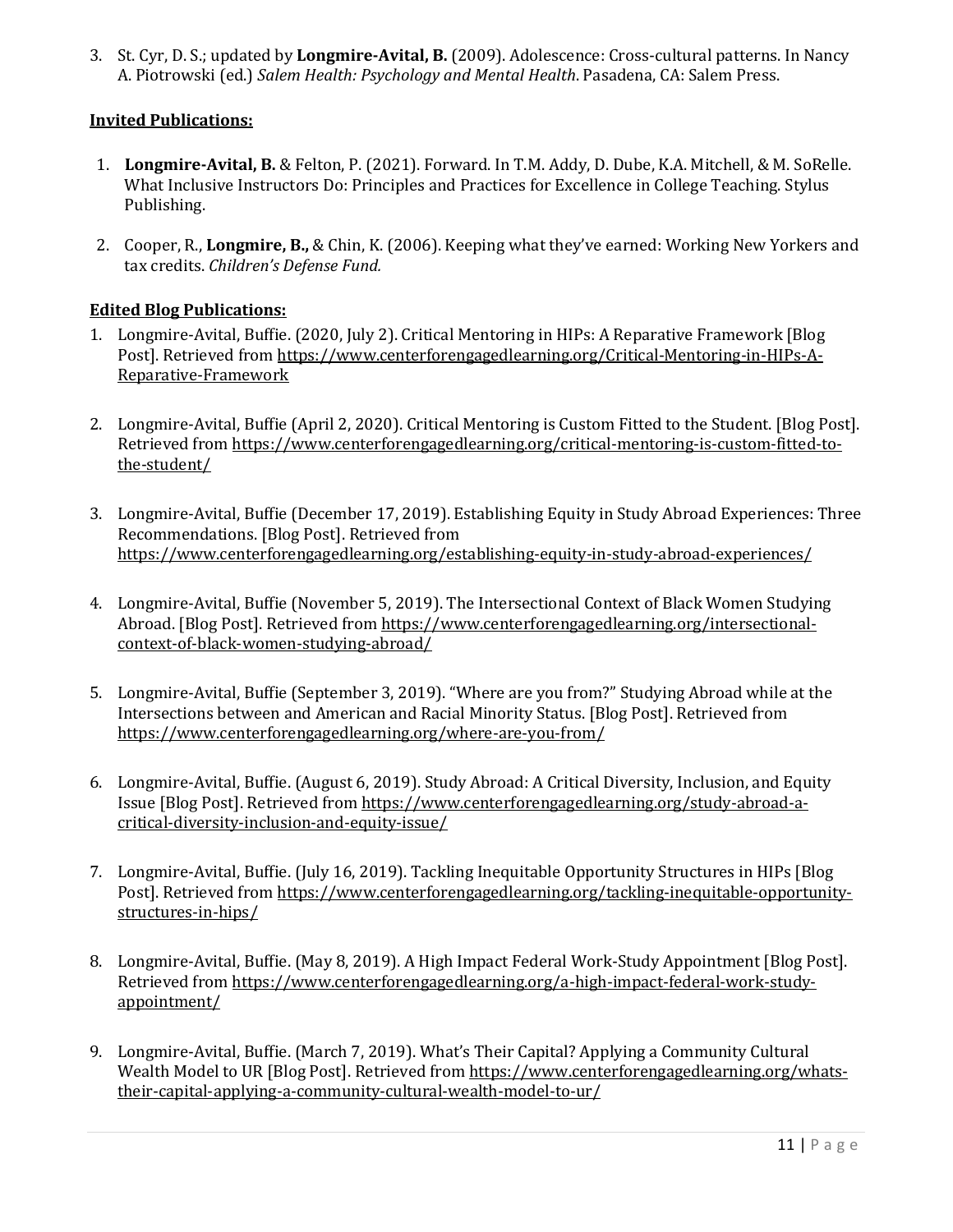- 10. Longmire-Avital, Buffie. (March 4, 2019). Recognizing Student Capitol in Mentored Undergraduate Research [Blog Post]. Retrieved from [https://www.centerforengagedlearning.org/recognizing](https://www.centerforengagedlearning.org/recognizing-student-capitol-in-mentored-undergraduate-research/)[student-capitol-in-mentored-undergraduate-research/](https://www.centerforengagedlearning.org/recognizing-student-capitol-in-mentored-undergraduate-research/)
- 11. Longmire-Avital, Buffie. (January 4, 2019). Using Critical Race Theory to Craft Undergraduate Research Experiences [Blog Post]. Retrieved from [https://www.centerforengagedlearning.org/using](https://www.centerforengagedlearning.org/using-critical-race-theory-to-craft-undergraduate-research-experiences/)[critical-race-theory-to-craft-undergraduate-research-experiences/](https://www.centerforengagedlearning.org/using-critical-race-theory-to-craft-undergraduate-research-experiences/)
- 12. Longmire-Avital, B. (November 15, 2018). The art of crafting a mentored CURE [blog post]. Retrieved from<https://www.centerforengagedlearning.org/the-art-of-crafting-a-mentored-cure/>
- 13. Longmire-Avital, B. (October 25, 2018). Reflecting on course-based undergraduate research (CUREs) [blog post]. Retrieved fro[m https://www.centerforengagedlearning.org/reflecting-on-course-based](https://www.centerforengagedlearning.org/reflecting-on-course-based-undergraduate-research-cures/)[undergraduate-research-cures/](https://www.centerforengagedlearning.org/reflecting-on-course-based-undergraduate-research-cures/)
- 14. Longmire-Avital, B. (October 8, 2008). Diversity, inclusion, and equity, oh my! [blog post]. Retrieved from<https://www.centerforengagedlearning.org/diversity-inclusion-and-equity-oh-my/>
- 15. Longmire-Avital, B. (September 18, 2008). Seven potential barriers to engaging in undergraduate research for HURMs [blog post]. Retrieved fro[m https://www.centerforengagedlearning.org/seven](https://www.centerforengagedlearning.org/seven-potential-barriers-to-engaging-in-undergraduate-research-for-hurms/)[potential-barriers-to-engaging-in-undergraduate-research-for-hurms/](https://www.centerforengagedlearning.org/seven-potential-barriers-to-engaging-in-undergraduate-research-for-hurms/)
- 16. Longmire-Avital, B. (August 28, 2018). The package I am in [blog post]. Retrieved from <https://www.centerforengagedlearning.org/the-package-i-am-in/>
- 17. Longmire-Avital, B. (July 26, 2018). The high impact of engaging race consciously [blog post]. Retrieved from [https://www.centerforengagedlearning.org/the-high-impact-of-engaging-race](https://www.centerforengagedlearning.org/the-high-impact-of-engaging-race-consciously/)[consciously/](https://www.centerforengagedlearning.org/the-high-impact-of-engaging-race-consciously/)
- 18. Longmire-Avital, B. (July 12, 2018). The critical space of underrepresented minority students [blog post]. Retrieved from [https://www.centerforengagedlearning.org/the-critical-space-of](https://www.centerforengagedlearning.org/the-critical-space-of-underrepresented-minority-students/)[underrepresented-minority-students/.](https://www.centerforengagedlearning.org/the-critical-space-of-underrepresented-minority-students/)
- 19. Longmire-Avital, B. (June 26, 2018). Compositional diversity is a start but not enough! [blog post]. Retrieved from [https://www.centerforengagedlearning.org/compositional-diversity-is-a-start-but](https://www.centerforengagedlearning.org/compositional-diversity-is-a-start-but-not-enough/)[not-enough/](https://www.centerforengagedlearning.org/compositional-diversity-is-a-start-but-not-enough/)

## **Manuscripts in Preparation:**

**Longmire-Avital, B.,** Dahl, J., Wallace, L. & Grady, S. Factors contributing to medication adherence for Black American women living with HIV during COVID-19.

**Longmire-Avital, B.,** Garrett-Walker, J., Agbozo, B., & McMichael, T. "Even over the rainbow": The intersectional identities of emerging adult Black Gay men.

## **Books in Preparation:**

**Longmire-Avital, B.** (Short Proposal accepted). A DIRE Need: Frameworks for Diversity, Inclusion, and Racial Equity in Teaching, Learning, and High Impact Practices.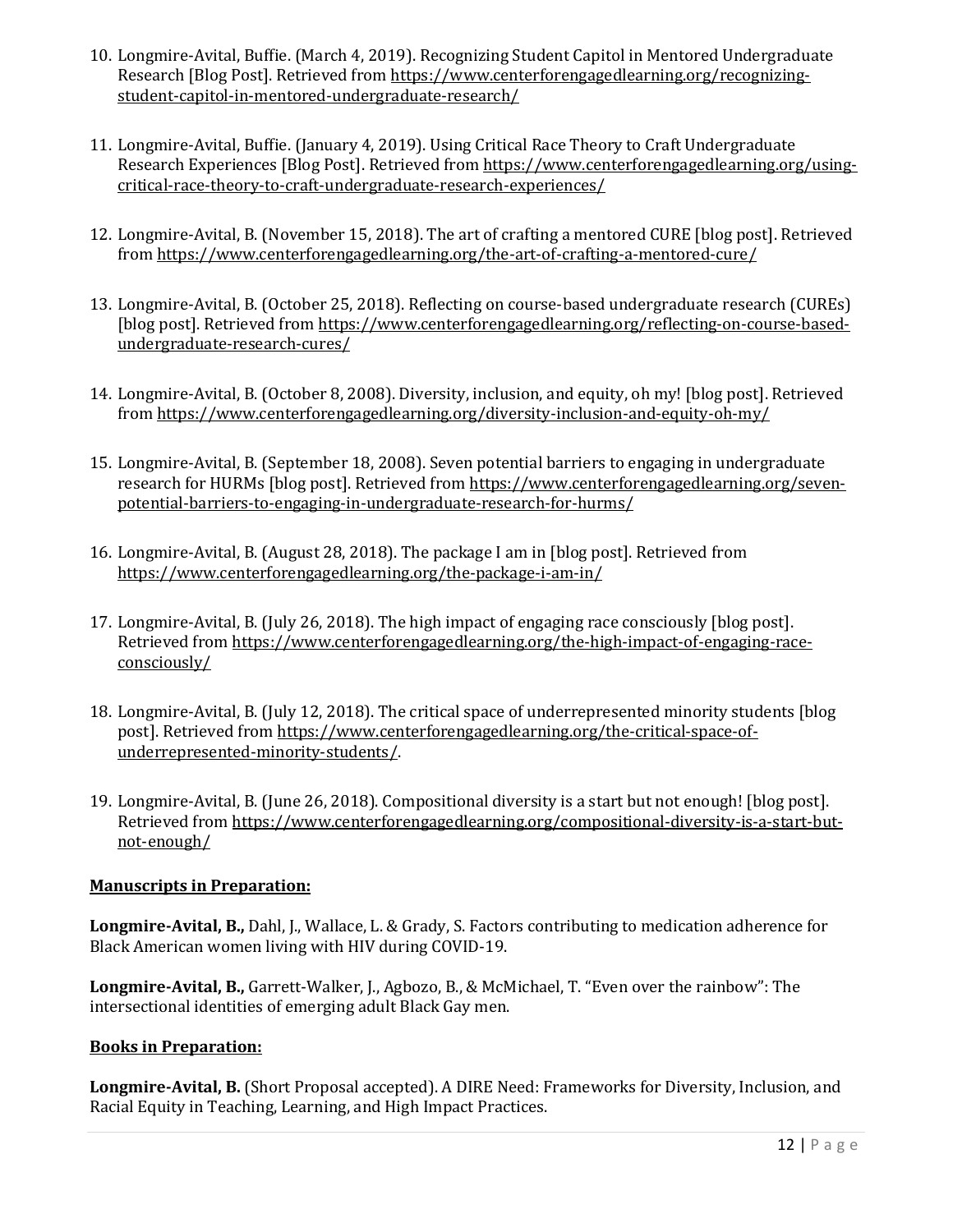## **Presentations:**

2021

- 1. Jean, T., **Longmire-Avital, B.,** & Irons, C. (June). Universities Studying Slavery as a Vehicle for DEI Work at Elon University. National Conference on Race & Ethnicity in American Higher Education, Virtual (Oral Presentation).
- 2. Clark, N.; Johnson, A., **Longmire-Avital, B.,** & Miller-Dyce, C. (March). Mentoring Faculty Toward Diversity, Inclusion, Equity, and Anti-Racism. Association for Education in Journalism and Mass Communication. Southeast Colloquium at Elon University. Elon, NC. (Panel Presentation).

### 2020

1. **Longmire-Avital, B.** (January). The transformative power of a critical mentor: Engaging and sustaining minority student participations in high impact practices. HIPs in the States Conference, College Station, TX (Oral Presentation).

#### 2019

- 1. **Longmire-Avital, B.** (November). "Even over the rainbow, they'll still call me n\*##@#": Exploring the intersectional identities of emerging adult Black gay. Society for the Scientific Study of Sexuality Conference, Denver, CO (Oral Presentation).
- 2. Finkelstein, J. & **Longmire-Avital** (January). "She does not want me to be like her": Exploring the role of maternal communication in developing eating pathology among collegiate Black women. National Multicultural Conference and Summit. Denver, CO (Poster).

## 2017

- 1. **Longmire-Avital, B.,** (November). "I Trusted Him to Warn Me": An Exploration of Sexual Health Disclosure Requests by Collegiate Heterosexually Active Women. The Society for the Scientific Study of Sexuality. Atlanta, GA (Oral Presentation).
- 2. Miller-Dyce, C., **Longmire-Avital, B.,** Reid, S., Ward-Johnson, F. & Carew, J. (March). Social Justice Epistemology: The Transformative Narratives of Black Female Academics. American Association of Blacks in Higher Education. Raleigh, NC (Panel Presentation).
- 3. **Longmire-Avital, B.**, Miller-Dyce, C. & Blake, D. (March). Recruiting and Sustaining Black Student Participation in Undergraduate Research. American Association of Blacks in Higher Education. Raleigh, NC (Panel Presentation).
- 4. **Longmire-Avital, B.** (February). A Comparative Exploration of Depressive Symptomatology among Black and White Collegiate Women. Cross-Cultural Counseling and Education Conference for Research, Action, and Change. Savannah, GA (Oral Presentation).

- 1. McQueen, C. & **Longmire-Avital, B.** (March). Race-Related Stress and its relationship to obesity risk behaviors for emerging adult Black American women. Conference on African Americans & African Diasporic Cultures and Experience, Greensboro, NC (Oral Presentation).
- 2. Reavis, B. & **Longmire-Avital, B.** (March). "Deep like the sea and strong like the earth": Exploring the ideal partner characteristics of emerging adult heterosexual Black women. Conference on African Americans & African Diasporic Cultures and Experience, Greensboro, NC (Oral Presentation).
- 3. McQueen, C. & **Longmire-Avital, B.** (March). Race-related stress and its relationship to obesity risk behaviors for emerging adult Black American women. Association for Women in Psychology. San Francisco, CA (Poster).
- 4. **Longmire-Avital, B.** (January). "I Asked for the Papers": How emerging adult Black women request sexual health information. National Multicultural Conference and Summit (APA). Atlanta, GA (Poster).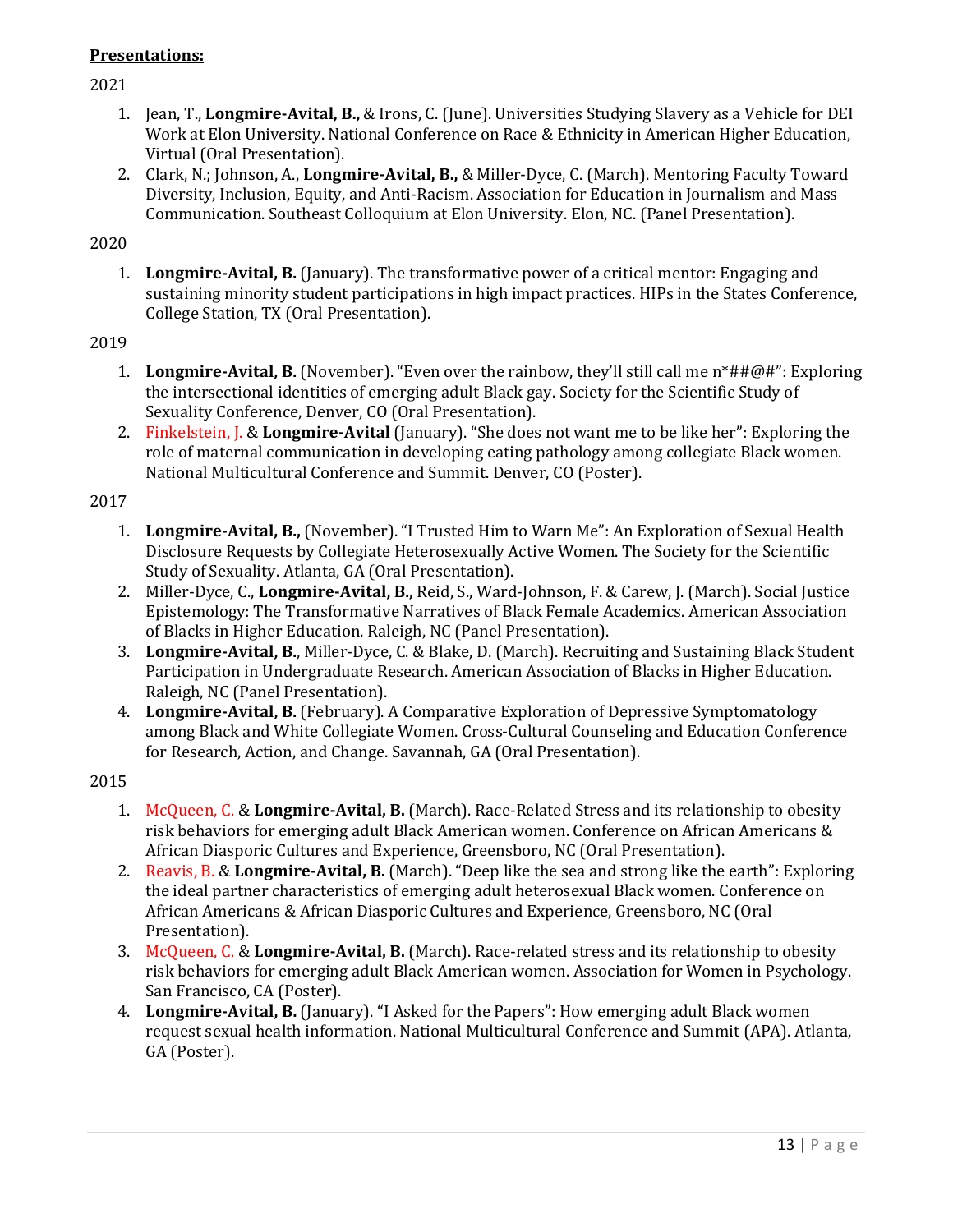- 2014
	- 1. **Longmire-Avital** (September). It's not easy being Brown: Exploring the psychological stress of collegiate Black American females. DIVA's Conference. Elon, NC (Oral Presentation).

1. Oberle, V. & **Longmire-Avital** (September). "Condoms are the Standard, Right?": Exploring STI protection with young adult Black women. Society for the Scientific Study of Sexuality Symposium on Sexuality and Public Health. New York, NY (Poster).

## 2012

- 1. **Longmire-Avital, B.** (October). HIV risk and depression: The mediating role of partner selection for Black American women. Advancing Excellence in Gender, Sex and Health Research – Canadian Institute of Health Research. Montreal, Quebec (Poster).
- 2. **Longmire-Avital, B.** (August). How sociocultural views influence perceptions of sex partner availability for Black women. American Psychological Association. Orlando, FL (Poster).

## 2011

- 1. **Longmire-Avital, B.** (November). Why compromise (?): Assessing sexually risky decisions for heterosexual Black American women. The Society for the Scientific Study of Sexuality. Houston, TX (Poster)
- 2. Darby, A., Chenault, J., **Longmire-Avital, B.,** & Knight-Mckenna, M. (November). Student motivation in academic service-learning. The International Association for Research on Academic Service-Learning and Community Engagement. Chicago, IL (Poster)

## 2010

- 1. **Longmire-Avital, B.,** Holder, C., Golub, S., & Parsons, J.T. (April). Risk factors for drinking among HIV-positive African American adults: Depression, motivation, and gender. Society for Behavioral Medicine. Seattle, WA (Oral Presentation).
- 2. **Longmire-Avital, B.** (August). Prevalence and correlates of depression for African- and Caribbean-American emerging adults. American Psychological Association. San Diego, CA (Poster).

- 1. **Longmire-Avital, B.,** Golub, S., & Parsons, J.T. (April). Self-reevaluation and self-liberation as critical components in sustained viral load improvement for HIV+ adults with alcohol problems. Society for Behavioral Medicine. Montreal, Canada (Poster).
- 2. **Longmire-Avital, B.** (June). Mental health correlates of substance use for Black and Caribbean emerging adults. College on Problems of Drug Dependence. Reno, Nevada (Poster).
- 3. **Longmire-Avital, B**., Nanìn J. Grov, C., Bimbi, D., & Parsons, J.T. (August). Exploring the relations among barebacking behaviors and barebacking identity. American Psychological Association. Toronto, Canada (Poster).
- 4. Walker, J., Colon, J., Holder, C., **Longmire-Avital, B.** Nanin, J., Bimbi, D. & Parsons, J. (August). Exploring the interaction between religiosity, social support & stress-related growth among transgender women. American Psychological Association, Toronto, Canada (Poster).
- 5. Nanìn, J., **Longmire-Avital, B**., Grov, C., Bimbi, D., & Parsons, J.T. (August). Behavioral correlates of barebacking identity among urban gay and bisexual men of color. National HIV Prevention Conference. Atlanta, GA (Oral Presentation).
- 6. **Longmire-Avital, B.** (October). Highway to socioeconomic status: Education, race, and perceived family SES among Black college students. Society for the Study of Emerging Adults. Atlanta, GA (Poster).
- 7. **Longmire-Avital, B.**, Golub, S., Parsons, J.T., Brennan, M., & Karpiak, S.E. (November). Financial strain and life satisfaction among aging Black adults with HIV. American Public Health Association. Philadelphia, PA (Oral Presentation).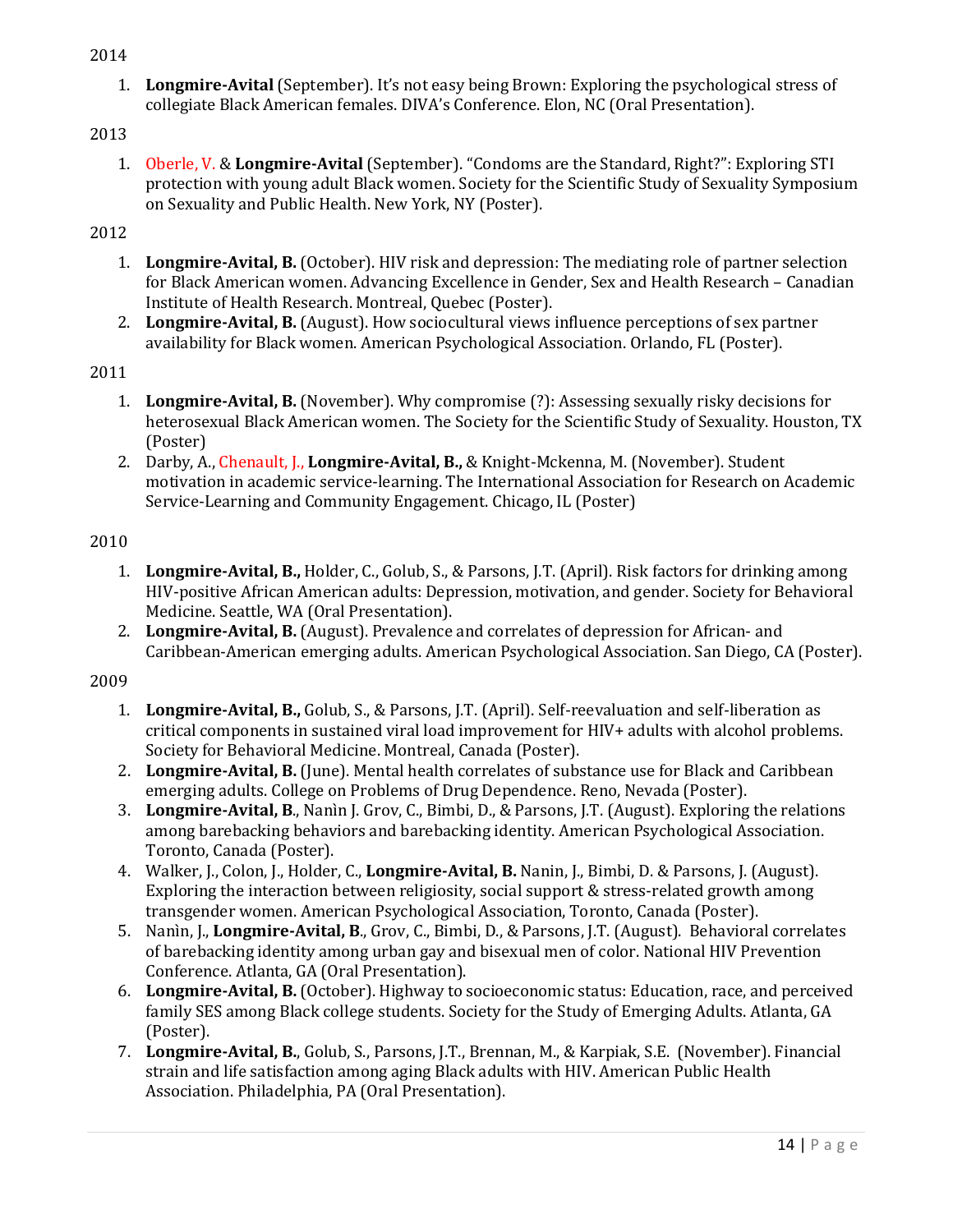- 2007
	- 1. **Longmire, B.** (May). Exploring the relations among perceptions of family socioeconomic status, racial identity, and self-esteem for Black American emerging adults. Cross-University Mentoring Conference. New York, NY. (Oral Presentation)

1. Kim-Gervey, C., Hughes, D., & **Longmire, B.** (March). How ethnic identity moderates the relationship between discrimination and psychological well-being for urban minority early adolescents. Society for Research on Adolescents. San Francisco, CA. (Oral Presentation)

## 2005

1. Cooper, R. & **Longmire, B.** (February). The dangers of refund anticipation loans for EITC filers. Children's Defense Fund-NY Tax Conference. New York, NY. (Oral Presentation)

## 2002

- 1. **Longmire, B.** (October). The impact of student's value systems on their sense of community on a college campus. Midwest ECO Conference. Kalamazoo, MI. (Oral Presentation)
- 2. **Longmire, B.** (May). The implications of gender and race, perceptions of leadership style effectiveness. Lehigh Valley Undergraduate Psychology Conference. Bethlehem, PA. (Oral Presentation)

## **Invited Talks, Keynote Addresses, and Panels:**

- 1. Teaching our Children About Racism and Embracing Diversity Through a Jewish Lens. Sponsored by Jewish Community Relations Committee of Metropolitan Detroit. Virtual (Featured Panelist).
- 2. Engaging Equity and Reducing Harm: A Critically Inclusive Vision for Undergraduate Research. Keynote Address for Council for Undergraduate Research 2021 Conference on Centering Diversity, Equity, and Inclusion in Undergraduate Research and Creative Activity.
- 3. Building Blocks of Implicit Bias. STEM Institute. Elon University, Elon, NC. (Virtual Keynote Lecture).
- 4. Listening, Un-Learning and Re-Learning about Race in the Jewish Community. Sponsored Jewish Experiences, A collaboration between the Jewish Federation of Kansas City and The J. (Invited Talk).
- 5. Somebody Knows Your Sorrows. Closing Address Donning of the Kente Graduation Celebration. Elon University
- 6. Divided America: A Conversation on Race, Policing and Justice. Elon University, Elon, NC. (Panel)
- 7. What Could Racial Equity in Jewish Communal Life Look Like and How Do We Get There? Jewish Council for Public Affairs Annual Conference. Virtual (Panel)
- 8. Passing the Mic: Reflections on Jewish Racial Identity. Jewish Foundation and Jewish Federation. Nashville, T.N. (Panel).
- 9. For Wyatt Outlaw: A Film and Panel Discussion on Lynching in the US. Elon University, Elon, NC. (Panel and Moderator).
- 10. BIPOC Mental Health Professionals Panel. Sponsored by MindVersity and STEM for BLM (Panel).
- 11. Morning Coffee and A Call to Service: Exploring the Intersection of Black & Jewish Identity in America. Sponsored by Jewish Federation of North America, National Day of Service, and the Biden-Harris Presidential Inauguration Committee (Panel).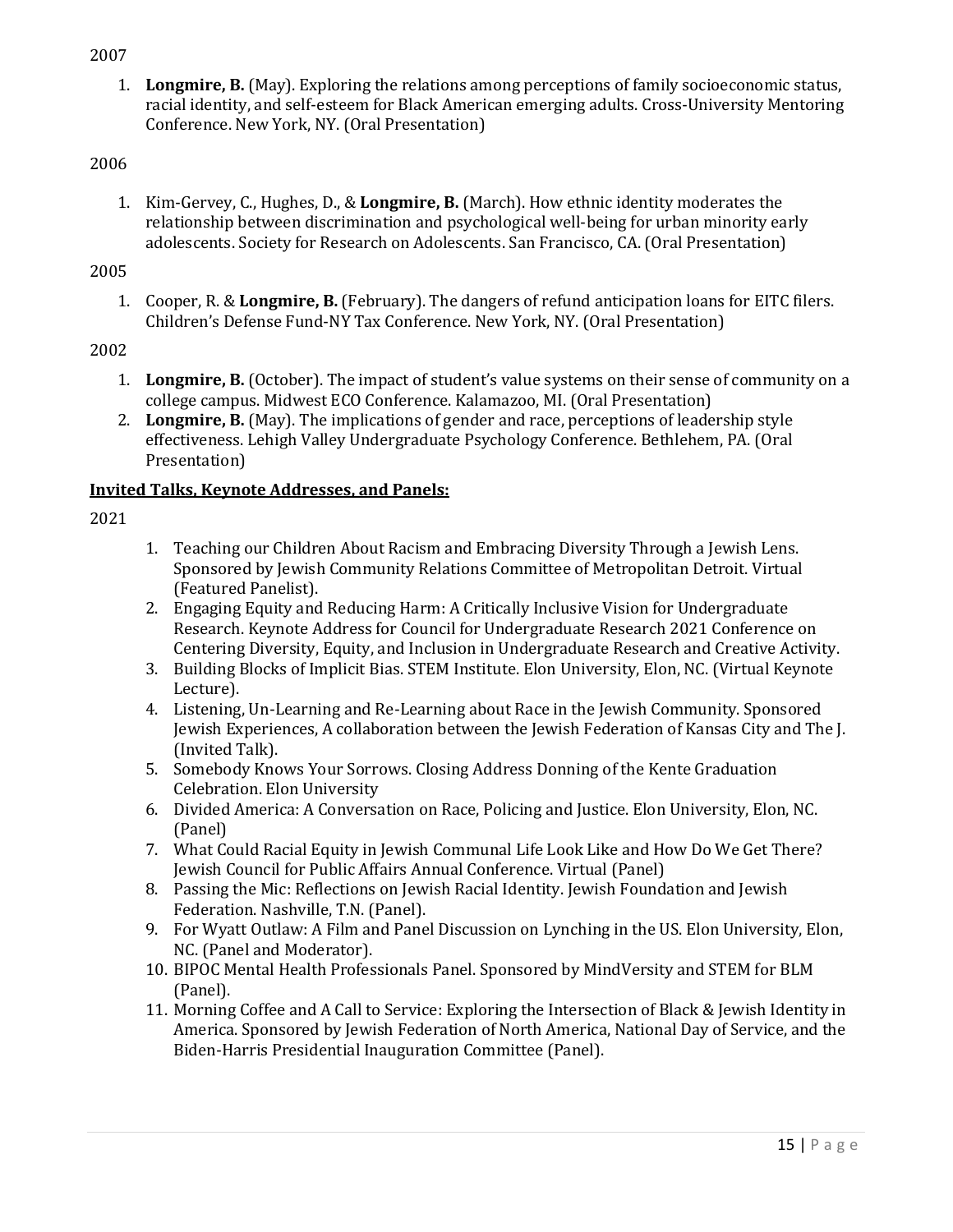- 1. World AIDS Day: The Quilt Comes to Wilmington keynote address. Sponsored by SEEDS of Healing, Inc and the Frank Harr Foundation.
- 2. Future Casting: What is the future of Women in Higher Education. Empowered to Lead: Women in Higher Education Conference. North Carolina A&T University, Greensboro, NC. (Panel)
- 3. Flipping Femininity: Navigating the Stress of Working Black motherhood. Sponsored by Minority Enterprise Development Week, University of North Carolina-Wilmington (Panel).
- 4. Raising Super women… and Emotional Eaters (?): Exploring the relationship between socialized coping responses to discrimination and disordered eating for collegiate Black women. CUNY Graduate Center for Developmental Psychology (Invited talk).
- 5. Microaggressions, Narratives and Jews: An Inclusive Approach with Dr. Buffie Longmire-Avital. Sponsored by the Jewish Federation of Greater Charlotte (Invited talk).
- 6. From Ashkenormativity to Anti-Racism: Listening to and Learning from Jews of Color 2-Part Series. Sponsored by the Jewish Federation of Greensboro (Panel).
- 7. Race, Reflections, and Discussion Series. Part 1: Systemic Racism. Sponsored by Center for Race, Ethnicity, and Diversity Education. Elon University, Elon, NC. (Panel).
- 8. Authentic Dialogue toward Real Change: Faculty and Staff. Elon University (Panel).
- 9. Fighting Fatigue: The Other Side of Social Justice Work. Sponsored by Campus Greensboro (Invited talk).
- 10. Engaging and sustaining minority student participations in undergraduate research. Sponsored by the Office of Undergraduate Research, Elon University (Invited talk).
- 11. Punishment, Shame, and Control. Annual Meeting of the Society of Jewish Ethics (Respondent).

- 1. A Home Amidst the Elon Oaks. Closing Address for Donning of the Kente Graduation Ceremony. Elon University.
- 2. Historical Trauma: Defining and Understanding the Intergenerational Impacts. (Episode 1). Learning, Lifting, Leading: Social Equity for and by Black and Brown Girls & Women Podcast Series. [https://blogs.elon.edu/socialequity/2019/02/17/episode-1-historical-trauma](https://blogs.elon.edu/socialequity/2019/02/17/episode-1-historical-trauma-defining-and-understanding-the-intergenerational-impacts/)[defining-and-understanding-the-intergenerational-impacts/](https://blogs.elon.edu/socialequity/2019/02/17/episode-1-historical-trauma-defining-and-understanding-the-intergenerational-impacts/)
- 3. Squeezing Water out of a Rock: Getting that Small N Published. Society for the Scientific Study of Sexuality Conference (Invited talk).

## 2018

- 1. "Even Over the Rainbow": Exploring Intersectional Identities of Emerging Adult Black Gay Men. Guilford College (Invited talk).
- 2. The Cost of the Climb. Keynote Address at Annual Black PhD Network Conference.
- 3. A Rose that Grew from the Concrete. Closing Address Donning of the Kente Cloth Graduation Celebration. Elon University.
- 4. Brother Ali Panel: Race, Faith and Hip Hop. Center for the Study of Religion, Culture and Society, Elon University.

## 2017

- 1. Microaggressions and the Pursuit of a Medical Degree. Skin of Color Society (Invited talk).
- 2. We Are All Pioneers. Closing Address at the Inaugural Donning of the Kente Cloth Graduation Celebration. Elon University.

- 1. CAA Pedagogy Summit on Experiential Learning: Equity & Diversity in Experiential Learning. Drexel University (Panel).
- 2. Columbus, Tulsa, and Charlotte: What's Next? Police brutality from an academic perspective. Elon University, Elon, NC (Moderator).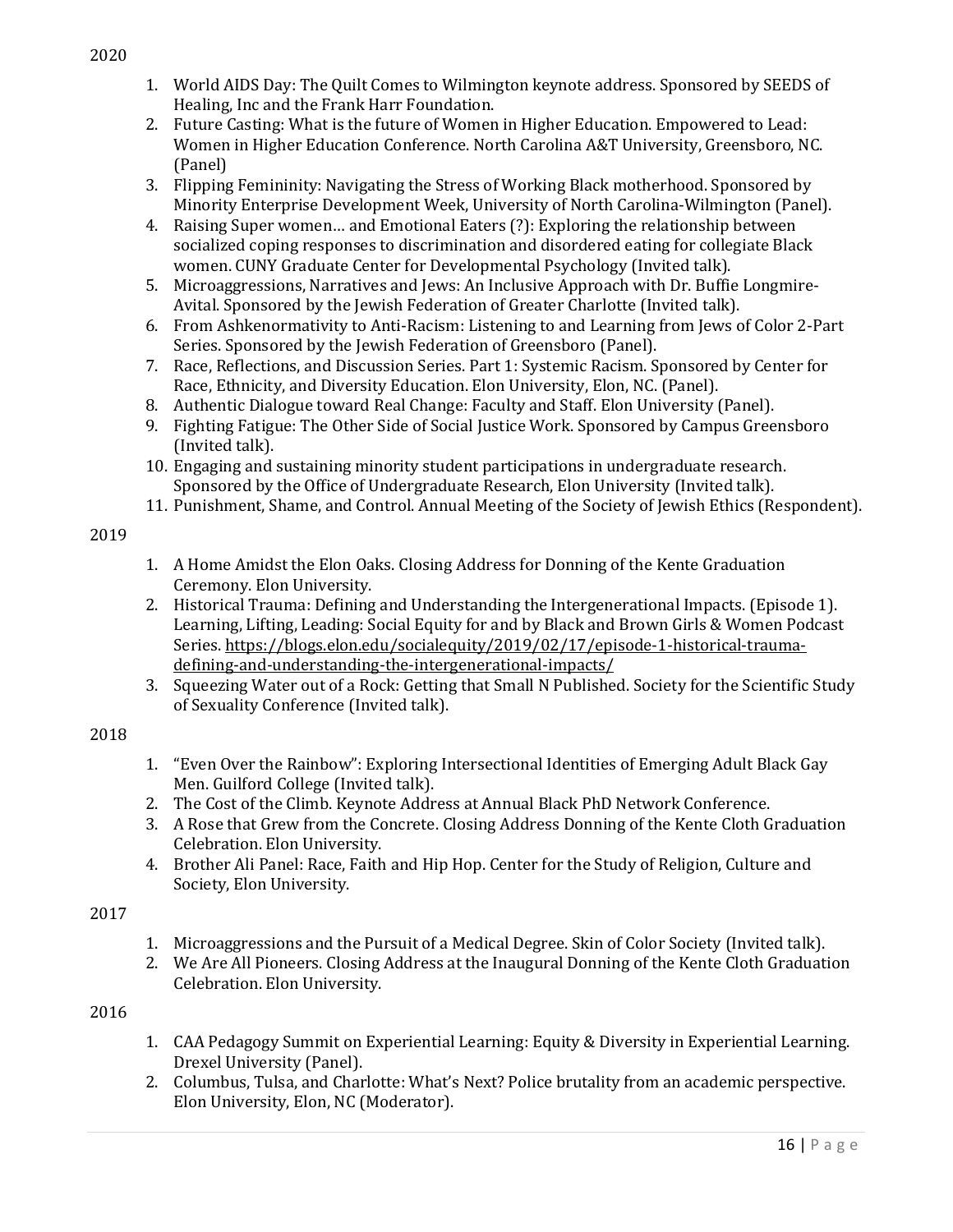3. "I Asked for the Papers": How emerging adult Black women request sexual health information. Featured Feminist Symposium. Annual Association of Women in Psychology Conference.

## 2015

1. Finding your fairy godmothers.  $3rd$  Annual Cinderella Project. Elon University (Invited talk).

## 2014

1. "I Asked for the Papers": How emerging adult Black women request sexual health information. African & African American Studies (AAASE) Author-of-the-month Lunch Series. Elon University (Invited talk).

## 2012

1. Causes, Implications, and Public Perceptions of Horrific Crimes Faculty Panel. Elon University

#### 2011

1. Why compromise (?): Assessing sexually risky decisions for heterosexual Black American women. University of North Carolina – Greensboro, Department of Psychology Developmental Brown Bag Lunch (Invited talk).

#### **Mentored Undergraduate Research Conferences and Spring Forum (SURF) Presentations:**

#### 2021

- 1. Dahl, Jenna. Factors for Medication Adherence for Black Women Living with HIV during COVID. Annual Carolinas Psychology Conference, Buies Creek, NC (Oral Presentation).
- 2. Dahl, Jenna. Factors for Medication Adherence for Black Women Living with HIV during COVID. SURF (Oral Presentation).

## 2019

- 1. Roberts, A. Mothering through discrimination: Exploring how Black mothers cope with and socialize the responses their daughters give to discrimination stress. SURF (Oral Presentation).
- 2. Agbozo, Bridgette & McMichael, T. "Even over the rainbow, they'll still call me  $n^* \# \# \mathcal{Q} \#$ ": Exploring the intersectional identities of emerging adult Black gay men. SURF (Oral Presentation).
- 3. Finkelstein, J. "She does not want me to be like her": Exploring the role of maternal communication in developing eating pathology among collegiate Black women. SURF (Oral Presentation).
- 4. Roberts, A. (April). Mothering through discrimination: Exploring how Black mothers cope with and socialize the responses their daughters give to discrimination stress. Annual Carolinas Psychology Conference, Buies Creek, NC (Oral Presentation).
- 5. Agbozo, Bridgette, & McMichael, T. (April). "Even over the rainbow, they'll still call me  $n^* \# \# \mathcal{O} \#$ ": Exploring the intersectional identities of emerging adult Black gay men. Annual Carolinas Psychology Conference, Buies Creek, NC (Oral Presentation).

- 1. Beruit, E. Frequency of Participation in Deliberate Calorie-Burning Physical Activity and the Effects on Measures of Health in Collegiate Women. SURF (Poster Presentation).
- 2. Robinson, R. Racial differences in the prevalence of major and chronic depression for Black and White collegiate females. SURF (Poster Presentation).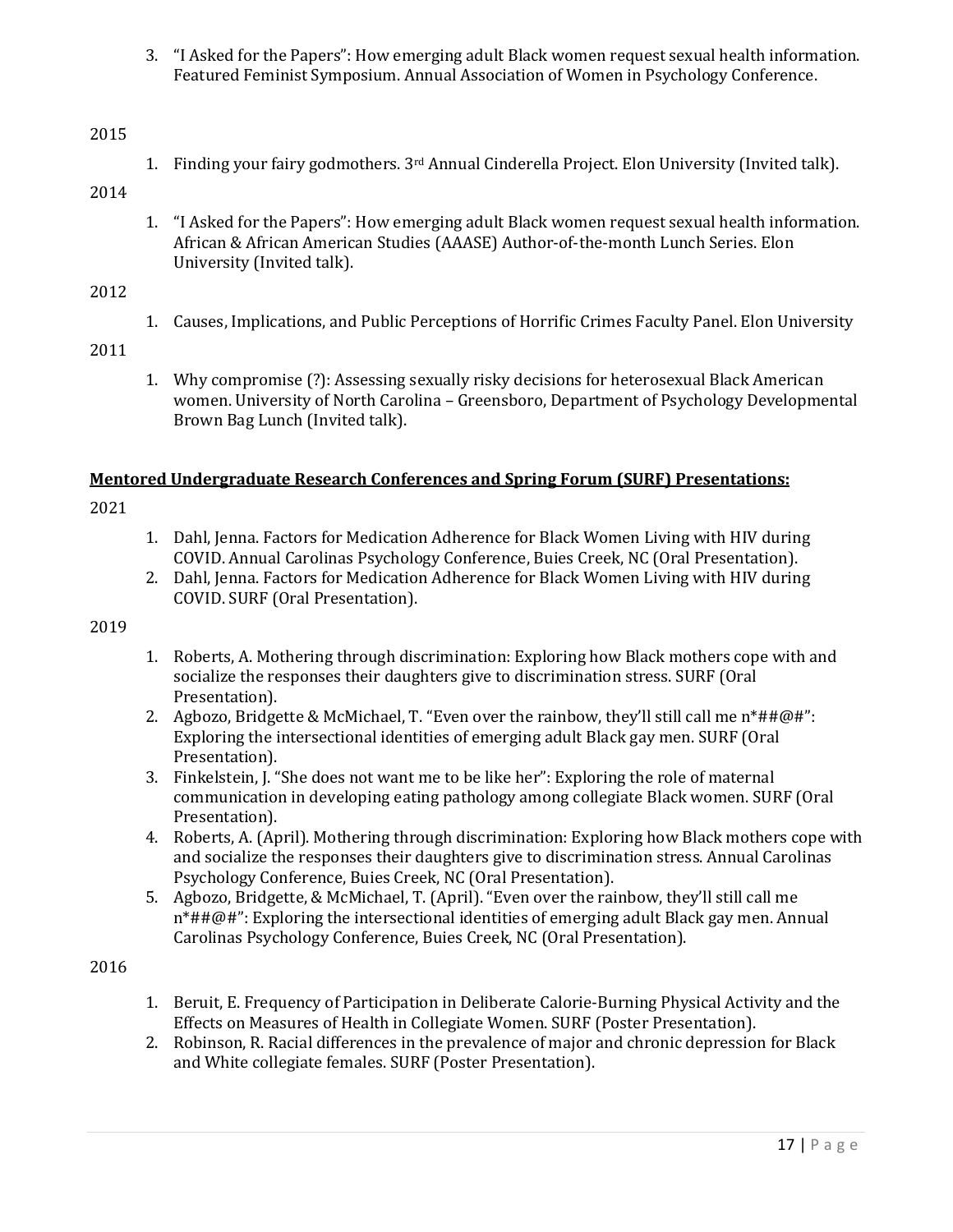- 3. Beruit, E. (April). Frequency of Participation in Deliberate Calorie-Burning Physical Activity and the Effects on Measures of Health in Collegiate Women 41<sup>st</sup> Annual Carolinas Psychology Conference, Buies Creek, NC (Oral Presentation).
- 4. Robinson, R. (April). Racial differences in the prevalence of major and chronic depression for Black and White collegiate females. 41st Annual Carolinas Psychology Conference, Buies Creek, NC (Oral Presentation).

- 1. McQueen, C. Race-Related Stress, and its Relationship to Obesity Risk Behaviors for Emerging Adult Black women. SURF (Poster Presentation).
- 2. Reavis, B. "Deep like the sea and strong like the earth": Exploring the ideal partner characteristics of emerging adult heterosexual Black women. SURF (Oral Presentation).

#### 2014

1. Oberle, V. "Condoms are the Standard, Right?": Exploring STI Protection with Young Adult Black Women. SURF (Oral Presentation).

#### 2013

- 1. Schulz, N. Checking every box: The stress adolescents face in pursuit of being a firstgeneration college student. SURF (Oral Presentation)
- 2. Unger, B. & Pebole, M. When the gym stresses you out: The mediating role of fitness stress on the relationship between depression and emotion-based eating. SURF (Oral Presentation).

#### 2012

- 1. Unger, B. From recreational to stress reliever: The relationship between Marijuana and perceived stress. SURF (Oral Presentation).
- 2. Pebole, M., Unger, B. & **Longmire-Avital, B.** (November). When the gym stresses you out: The mediating role of fitness stress on the relationship between depression and mood-based eating. State of NC Undergraduate Research and Creativity Symposium. Durham, NC (Poster).
- 3. Milak, Z., Mead, K., & Williams, Z. Using community-based participatory research to design developmentally and culturally relevant interventions for adolescents. SURF (Oral Presentation).

## **Consultation Work:**

## 2021 **Understanding Diversity, Equity, and Inclusion Frameworks for Workplace Engagement**

Organization: Jewish Federation of Greater Kansas City Role: Crafted and facilitated a one-day institute on best practices and the frameworks for understanding DEI, engaging DEI in the workplace to improve climate, interpersonal interactions, and self-awareness.

## **Diversity, Equity, and Inclusion Assessment and Training**

Organization: Jewish Family Services of Greater Kansas City

Role: Crafted and facilitated a needs assessment survey for DEI at JFS. Analyzed and reported findings from survey. Used findings to inform the creation of a 6 – 8-month series of trainings on creating sustainable DEI practices at the organization. Guided creation of a DEI strategic plan with leadership, management, and staff.

## **Centering DEI: Practical Tools for Sustaining Transformative Racial Equity in Undergraduate Research**

Organization: Council for Undergraduate Research 2021 Pre-Conference 1-day Workshop Role: In collaboration with Drs. Shanahan and Pierszalowski crafted and facilitated a day workshop what it means to do that anti-racist and decolonial work in the context of undergraduate research? How do we overturn decades of individual biases and program